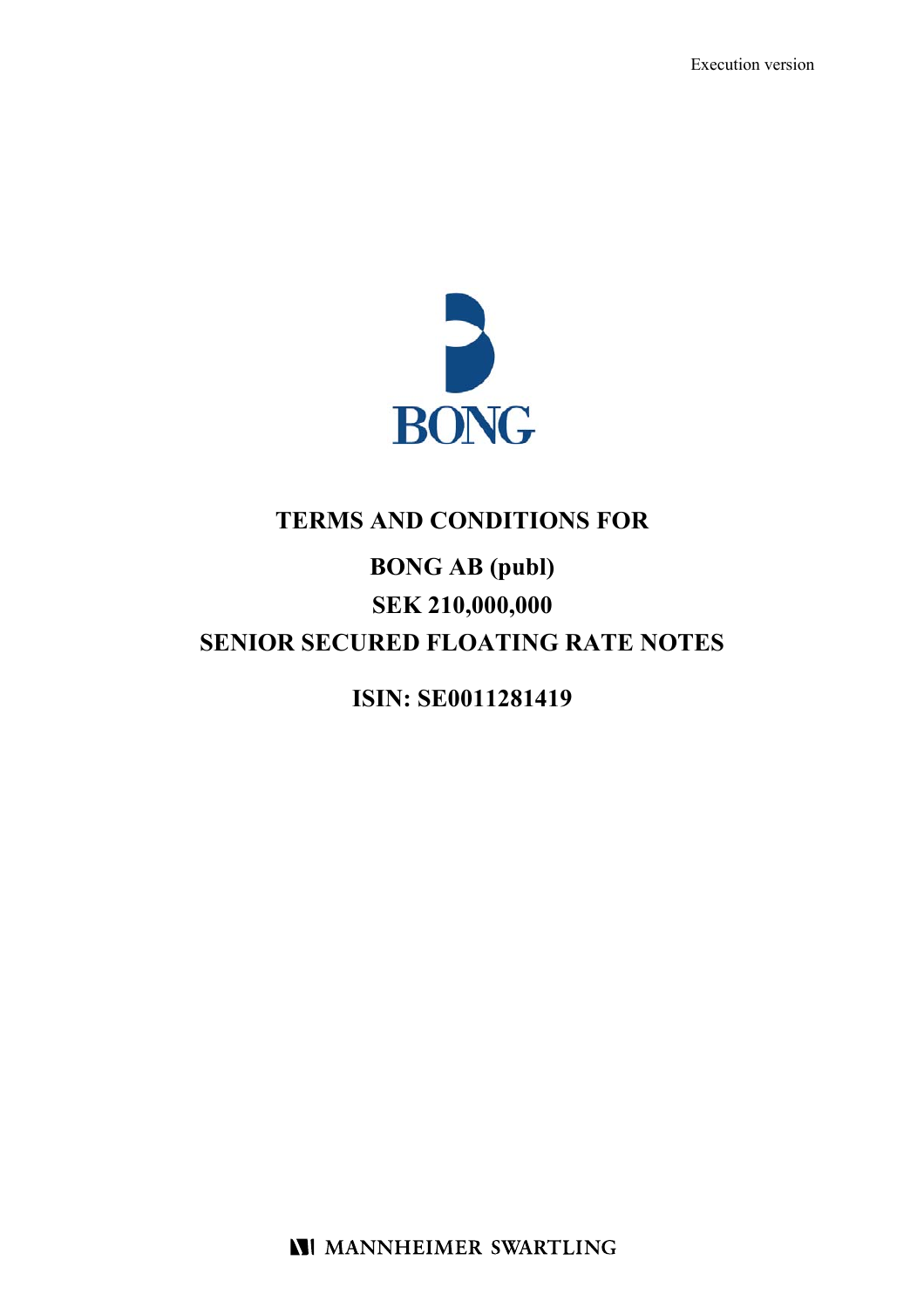### **SELLING RESTRICTION**

*No action is being taken that would or is intended to permit a public offering of the Notes or the possession, circulation or distribution of this document or any other material relating to the Issuer or the Notes in any jurisdiction other than Sweden, where action for that purpose is required. Persons into whose possession this document comes are required by the Issuer to inform themselves about, and to observe, any applicable restrictions.* 

### **PRIVACY NOTICE**

*The Issuer and the Agent may collect and process personal data relating to the Noteholders, the Noteholders' representatives or agents, and other persons nominated to act on behalf of the Noteholders pursuant to the Finance Documents (name, contact details and, when relevant, holding of Notes). The personal data relating to the Noteholders is primarily collected from the registry kept by the CSD. The personal data relating to other persons is primarily collected directly from such persons.* 

*The personal data collected will be processed by the Issuer and the Agent for the following purposes:* 

- *(a) to exercise their respective rights and fulfil their respective obligations under the Finance Documents;*
- *(b) to manage the administration of the Notes and payments under the Notes;*
- *(c) to enable the Noteholders' to exercise their rights under the Finance Documents; and*
- *(d) to comply with their obligations under applicable laws and regulations.*

*The processing of personal data by the Issuer and the Agent in relation to items (a) - (c) is based on their legitimate interest to exercise their respective rights and to fulfil their respective obligations under the Finance Documents. In relation to item (d), the processing is based on the fact that such processing is necessary for compliance with a legal obligation incumbent on the Issuer or Agent. Unless otherwise required or permitted by law, the personal data collected will not be kept longer than necessary given the purpose of the processing.* 

*Personal data collected may be shared with third parties, such as the CSD, when necessary to fulfil the purpose for which such data is processed.* 

*Subject to any legal preconditions, the applicability of which have to be assessed in each individual case, data subjects have the rights as follows. Data subjects have the right to get access to their personal data and may request the same in writing at the address of the Issuer and the Agent, respectively. In addition, data subjects have the right to (i) request that personal data is rectified or erased, (ii) object to specific processing, (iii) request that the processing be restricted and (iv) receive personal data provided by themselves in machinereadable format. Data subjects are also entitled to lodge complaints with the relevant supervisory authority if dissatisfied with the processing carried out.* 

*The Issuer's and the Agent's addresses, and the contact details for their respective Data Protection Officers (if applicable), are found on their websites (www).bong.se and* (*www).nordictrustee.com.*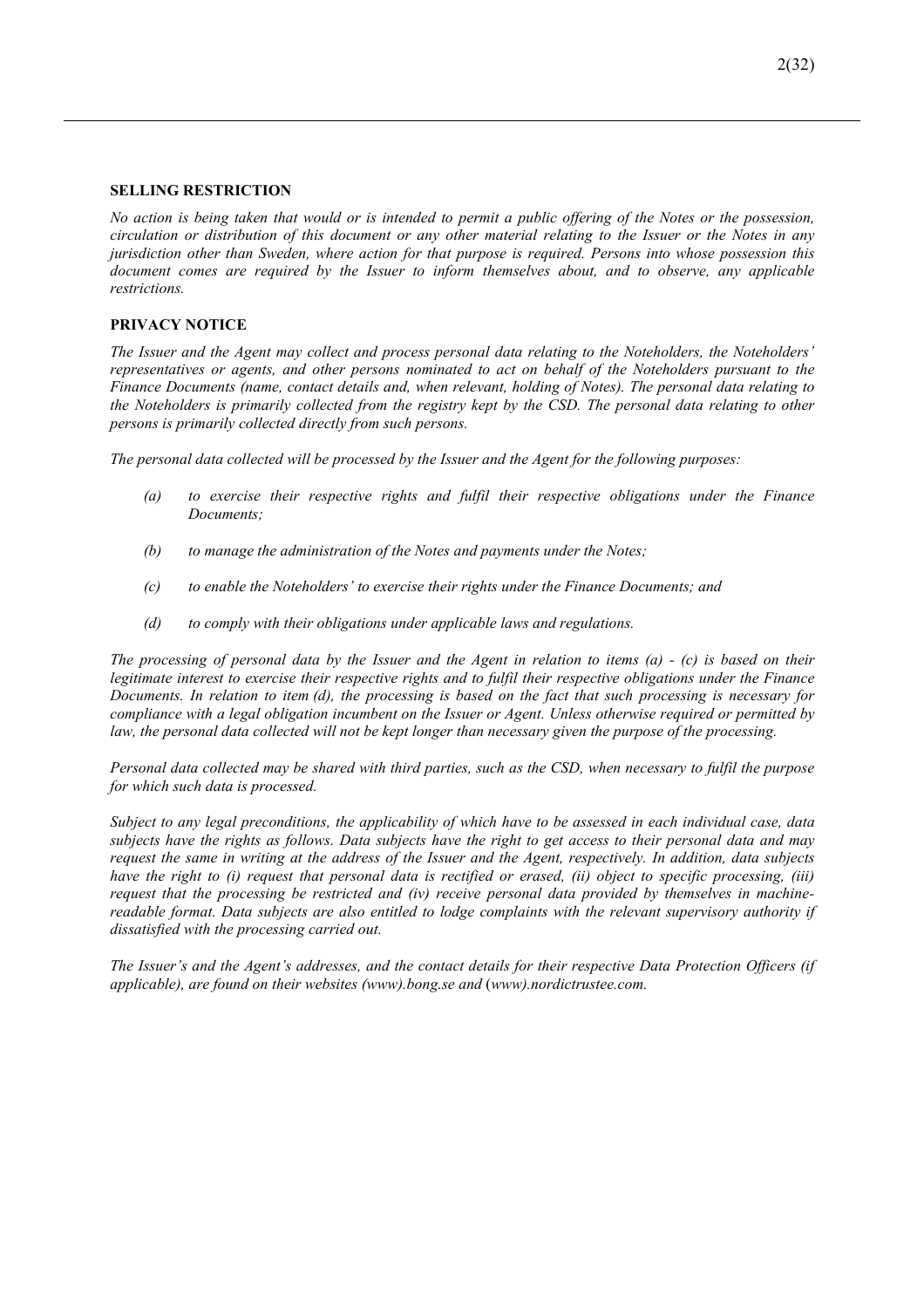## **TABLE OF CONTENTS**

| 1.  |                                                    |  |
|-----|----------------------------------------------------|--|
| 2.  |                                                    |  |
| 3.  |                                                    |  |
| 4.  |                                                    |  |
| 5.  |                                                    |  |
| 6.  |                                                    |  |
| 7.  |                                                    |  |
| 8.  |                                                    |  |
| 9.  |                                                    |  |
| 10. |                                                    |  |
| 11. |                                                    |  |
| 12. |                                                    |  |
| 13. |                                                    |  |
| 14. |                                                    |  |
| 15. |                                                    |  |
| 16. |                                                    |  |
| 17. |                                                    |  |
| 18. |                                                    |  |
| 19. |                                                    |  |
| 20. |                                                    |  |
| 21. |                                                    |  |
| 22. | APPOINTMENT AND REPLACEMENT OF THE ISSUING AGENT27 |  |
| 23. |                                                    |  |
| 24. |                                                    |  |
| 25. |                                                    |  |
| 26. |                                                    |  |
| 27. |                                                    |  |
| 28. |                                                    |  |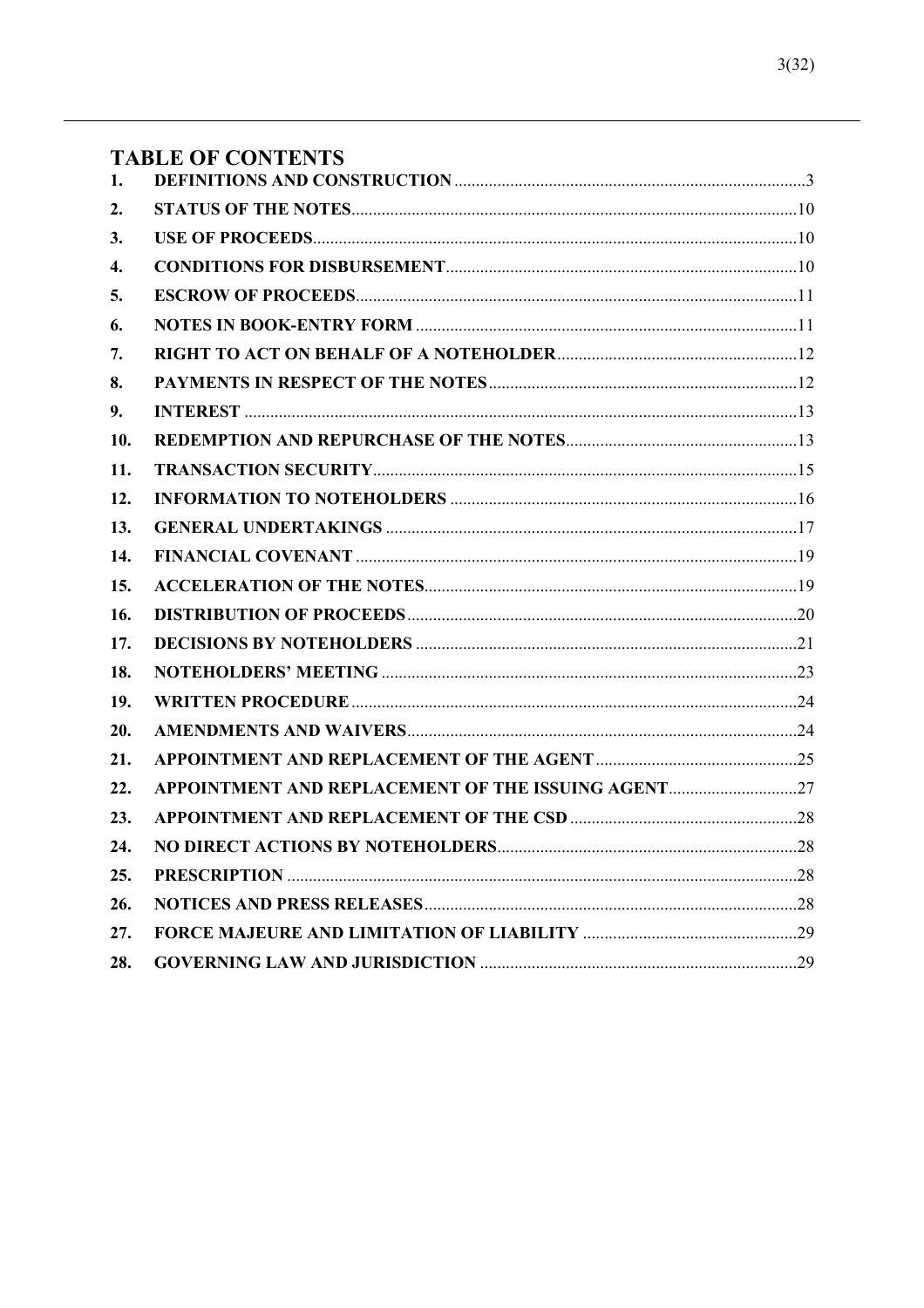### **1. DEFINITIONS AND CONSTRUCTION**

#### $1.1$ **Definitions**

In these terms and conditions (the "**Terms and Conditions**"):

"**Account Operator**" means a bank or other party duly authorised to operate as an account operator pursuant to the Central Securities Depositories and Financial Instruments Accounts Act and through which a Noteholder has opened a Securities Account in respect of its Notes.

"**Accounting Principles**" means the international financial reporting standards (IFRS) within the meaning of Regulation 1606/2002/EC (or as otherwise adopted or amended from time to time) as applied by the Issuer in preparing its annual consolidated financial statements.

"**Adjusted Nominal Amount**" means the Total Nominal Amount less the Nominal Amount of all Notes owned by a Group Company or an Affiliate, irrespective of whether such person is directly registered as owner of such Notes.

"**Affiliate**" means an entity controlling or under common control with the Issuer, other than a Group Company. For the purposes of this definition, "control" means the possession, directly or indirectly, of the power to direct or cause the direction of the management or policies of an entity, whether through ownership of voting securities, by agreement or otherwise.

"**Agency Agreement**" means the agency agreement entered into on or about 23 May 2018, between the Issuer and the Agent, or any replacement agency agreement entered into after the Issue Date between the Issuer and an agent.

"**Agent**" means the Noteholder's agent under the Terms and Conditions, initially Nordic Trustee & Agency AB (publ), Swedish Reg. No. 556882-1879, or another party replacing it, as Agent, in accordance with these Terms and Conditions.

"**Business Day**" means a day in Sweden other than a Sunday or other public holiday. Saturdays, Midsummer Eve (*midsommarafton*), Christmas Eve (*julafton*) and New Year's Eve (*nyårsafton*) shall for the purpose of this definition be deemed to be public holidays.

"**Business Day Convention**" means the first following day that is a Business Day, unless that day falls in the next calendar month, in which case that date will be the first preceding day that is a Business Day.

"**Cash and Cash Equivalents**" means the cash and cash equivalents of the Group as shown in the balance sheet forming part of the latest Financial Report.

"**Central Securities Depositories and Financial Instruments Accounts Act**" means the Swedish Central Securities Depositories and Financial Instruments Accounts Act (*lag (1998:1479) om värdepapperscentraler och kontoföring av finansiella instrument*).

"**Change of Control Event**" means the occurrence of an event or series of events whereby one or more persons acting together acquire control over the Issuer and where "control" means (a) acquiring or controlling, directly or indirectly, more than fifty (50) per cent. of the voting shares of the Issuer, or (b) the right to, directly or indirectly, appoint or remove the whole or a majority of the directors of the board of directors of the Issuer.

"**Compliance Certificate**" means a certificate, in the agreed form between the Agent and the Issuer, signed by the Issuer confirming satisfaction of the Maintenance Test, and including calculations and figures in respect of the Maintenance Test and certifying that so far as it is aware no Event of Default is continuing.

"**CSD**" means the Issuer's central securities depository and registrar in respect of the Notes, Euroclear Sweden AB, Swedish Reg. No. 556112-8074, P.O. Box 191, 101 23 Stockholm, Sweden, or another party replacing it, as CSD, in accordance with these Terms and Conditions.

"**CSD Regulations**" means the CSD's rules and regulations applicable to the Issuer, the Agent and the Notes from time to time.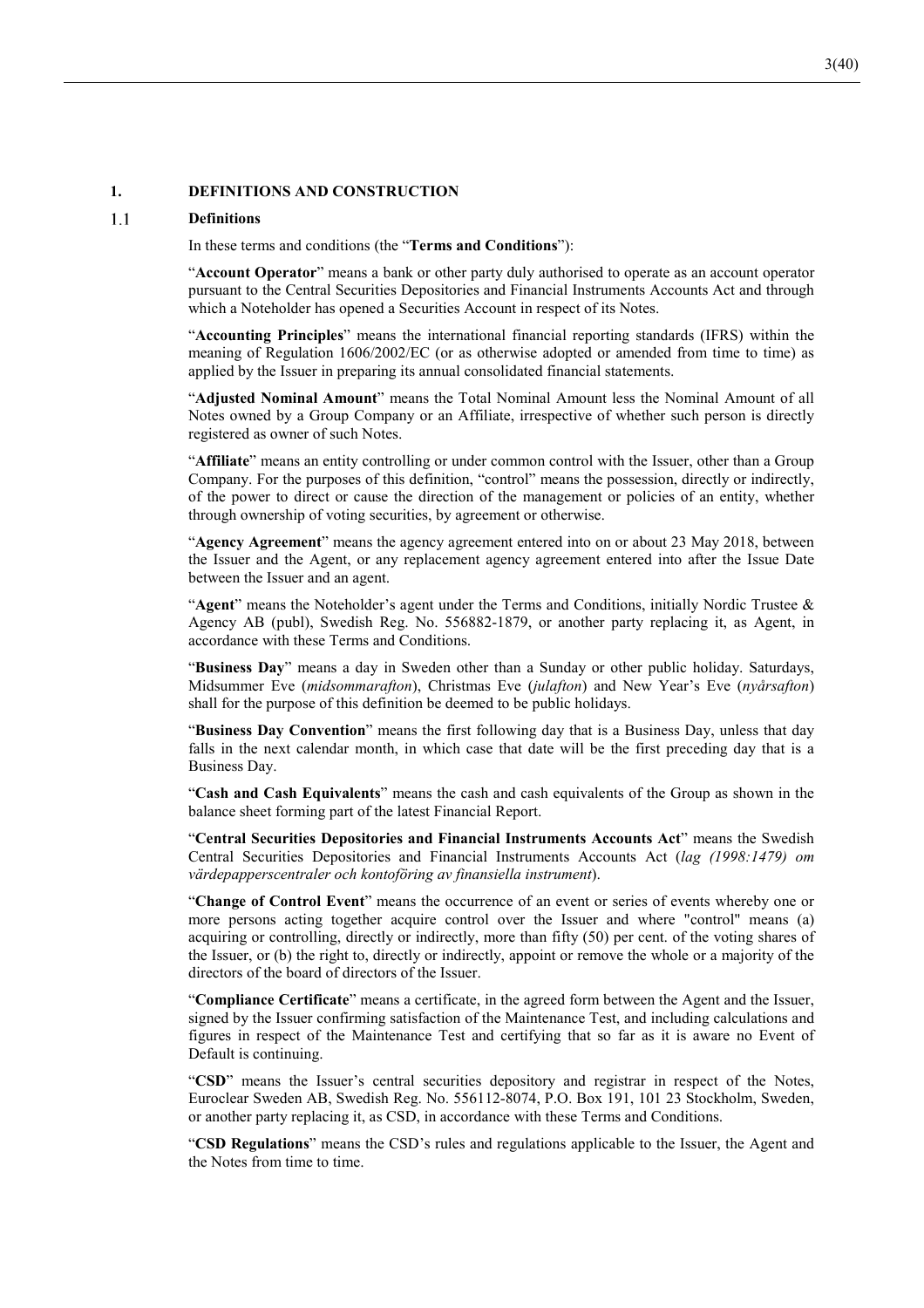"**Debt Register**" means the debt register (*skuldbok*) kept by the CSD in respect of the Notes in which (i) an owner of Notes is directly registered or (ii) an owner's holding of Notes is registered in the name of a nominee.

"**EBITDA**" means, in respect of a Reference Period, the consolidated profit of the Group, from ordinary activities according to the latest Financial Report(s):

- (a) before deducting any Net Finance Charges;
- (b) before deducting any amount of tax on profits, gains or income paid or payable by any member of the Group;
- (c) after adding back any amount attributable to the amortisation, depreciation, impairment or depletion of assets of members of the Group;
- (d) before taking into account (i) any extraordinary or exceptional items which are not in line with the ordinary course of business and (ii) any non-recurring items, provided that the combined amount of (i) and (ii) may not exceed 10% of EBITDA;
- (e) before taking into account any Transaction Costs;
- (f) not including any accrued interest owing to any member of the Group;
- (g) before taking into account any unrealised gains or losses on any derivative instrument (other than any derivative instruments which are accounted for on a hedge account basis);
- (h) after adding back or deducting, as the case may be, the amount of any loss or gain against book value arising on a disposal of any asset (other than in the ordinary course of trading) and any loss or gain arising from an upward or downward revaluation of any asset;
- (i) after deducting the amount of any profit (or adding back the amount of any loss) of any member of the Group which is attributable to minority interests; and
- (j) plus or minus the Group's share of the profits or losses of entities which are not part of the Group.

"**Equity De-listing Event**" means if at any time the Issuer's shares are not listed and admitted to trading on a Regulated Market.

"**Escrow Account**" means the bank account held by the Issuer with the Escrow Bank for the purpose of the arrangement specified in Clause 5 (*Escrow of proceeds*).

"**Escrow Account Pledge Agreement**" means the Swedish law agreement for Security over the funds standing to the credit on the Escrow Account, entered into between the Issuer and the Agent.

"**Escrow Bank**" means Swedbank AB (publ) or any other bank agreed between the Issuer and the Agent.

"**Euro**" and "**EUR**" means the single currency of the participating member states in accordance with the legislation of the European Community relating to Economic and Monetary Union.

"**Event of Default**" means an event or circumstance specified in Clause 15.1.

"**Exercise Period**" has the meaning ascribed to it in Clause 10.3.1.

"**Existing Notes**" means the Issuer's SEK 200,000,000 senior secured fixed rate notes 2015/2018 (ISIN: SE0007820444).

**"Final Maturity Date"** means 19 October 2021 (3 years after the Issue Date), at which date each Note shall be redeemed at a price equal to one hundred (100) per cent. of its outstanding Nominal Amount.

"**Finance Charges**" means, for the Reference Period, the aggregate amount of the accrued interest, commission, fees, discounts, payment fees, premiums or charges and other finance payments in respect of Financial Indebtedness whether paid, payable or capitalised by any member of the Group and any other financial expenses of any member of the Group, according to the latest Financial Report(s) (calculated on a consolidated basis) other than Transaction Costs, interest on any loan owing to any member of the Group and taking no account of any unrealised gains or losses on any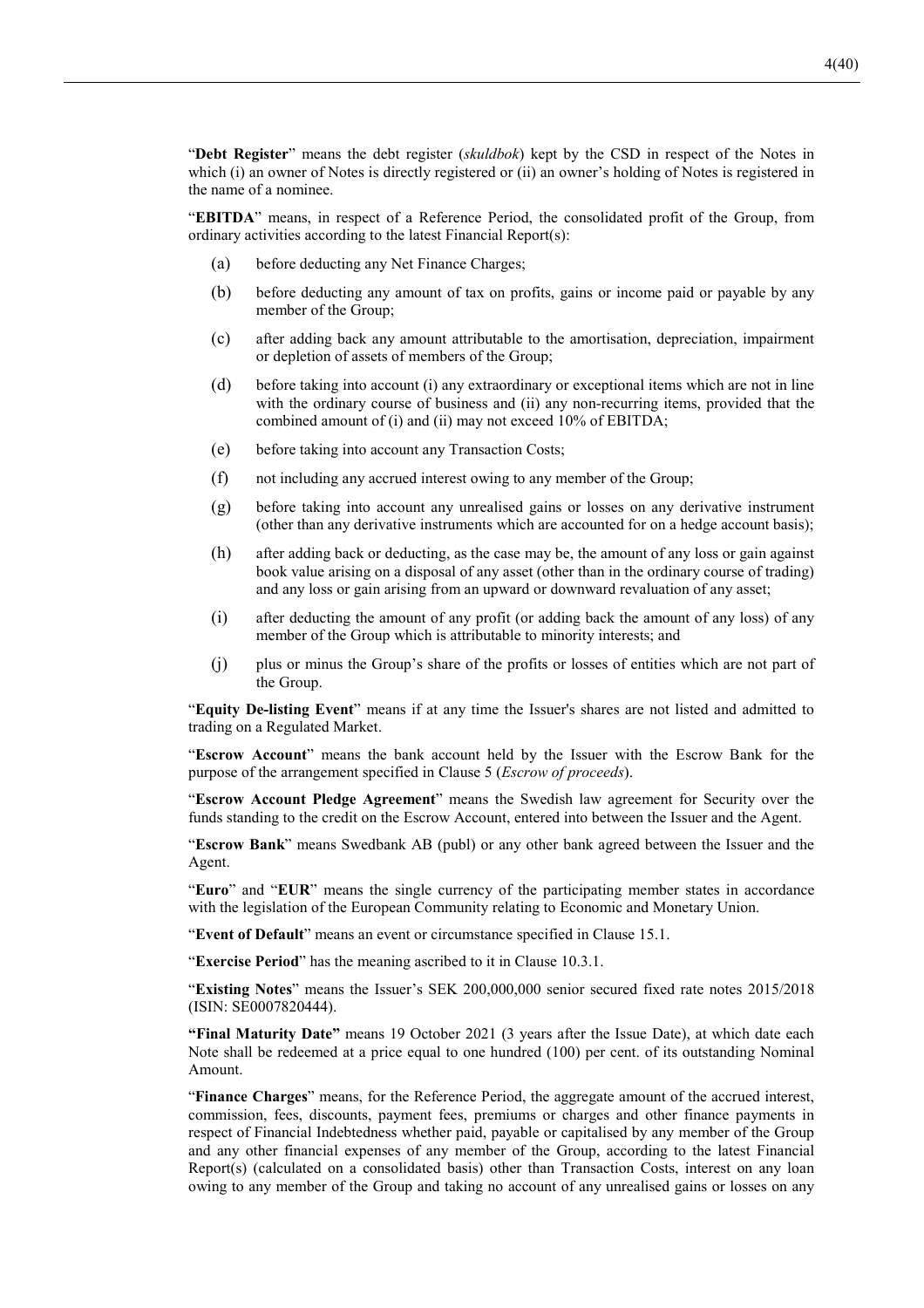derivative instruments other than any derivative instruments which are accounted for on a hedge accounting basis.

"**Finance Documents**" means these Terms and Conditions, the Agency Agreement, the Security Documents and any other document designated by the Issuer and the Agent as a Finance Document.

"**Finance Lease**" means any finance leases, to the extent the arrangement is or would have been treated as a finance lease in accordance with the Accounting Principles as applicable on the Issue Date (a lease which in the accounts of the Group is treated as an asset and a corresponding liability), and for the avoidance of doubt, any lease treated as an operating lease under the Accounting Principles as applicable on the Issue Date shall not, regardless of any subsequent changes or amendments of the Accounting Principles, be considered as a Finance Lease.

"**Financial Indebtedness**" means:

- (a) moneys borrowed (including under any bank financing);
- (b) the amount of any liability under any Finance Leases;
- (c) receivables sold or discounted (other than on a non-recourse basis, provided that the requirements for de-recognition under the Accounting Principles are met);
- (d) any other transaction (including the obligation to pay deferred purchase price) having the commercial effect of a borrowing or otherwise being classified as borrowing under the Accounting Principles;
- (e) the marked-to-market value of derivative transactions entered into in connection with protection against, or in order to benefit from, the fluctuation in any rate or price (if any actual amount is due as a result of a termination or a close-out, such amount shall be used instead);
- (f) counter-indemnity obligations in respect of guarantees or other instruments issued by a bank or financial institution; and
- (g) without double-counting, liabilities under guarantees or indemnities for any of the obligations referred to in paragraphs (a) to (f) above.

"**Financial Report**" means the Group's annual audited consolidated financial statements or quarterly interim unaudited reports of the Group, which shall be prepared and made available according to the Terms and Conditions.

"**First Call Date**" means the date falling 30 months after the Issue Date or, to the extent such day is not a Business Day, the Business Day following from an application of the Business Day Convention.

"**Force Majeure Event**" has the meaning set forth in Clause 27.1.

"**GBP**" means the lawful currency of the United Kingdom.

"**Group**" means the Issuer and its Subsidiaries from time to time (each a "**Group Company**").

"**Insolvent**" means, in respect of a relevant person, that it is deemed to be insolvent, or admits inability to pay its debts as they fall due, in each case within the meaning of Chapter 2, Sections 7-9 of the Swedish Bankruptcy Act (*konkurslagen (1987:672)*) (or its equivalent in any other jurisdiction), suspends making payments on any of its debts or by reason of actual financial difficulties commences negotiations with all or substantially all of its creditors (other than the Noteholders and creditors of secured debt) with a view to rescheduling any of its indebtedness (including company reorganisation under the Swedish Company Reorganisation Act (*lag (1996:764) om företagsrekonstruktion*) (or its equivalent in any other jurisdiction)) or is subject to involuntary winding-up, dissolution or liquidation.

"**Interest**" means the interest on the Notes calculated in accordance with Clauses 9.1 to 9.3.

"**Interest Payment Date**" means 19 January, 19 April, 19 July and 19 October in each year (with the first Interest Payment Date on 19 January 2019 and the last Interest Payment Date being the Final Maturity Date (or any final Redemption Date prior thereto)) or, to the extent such day is not a Business Day, the Business Day following from an application of the Business Day Convention.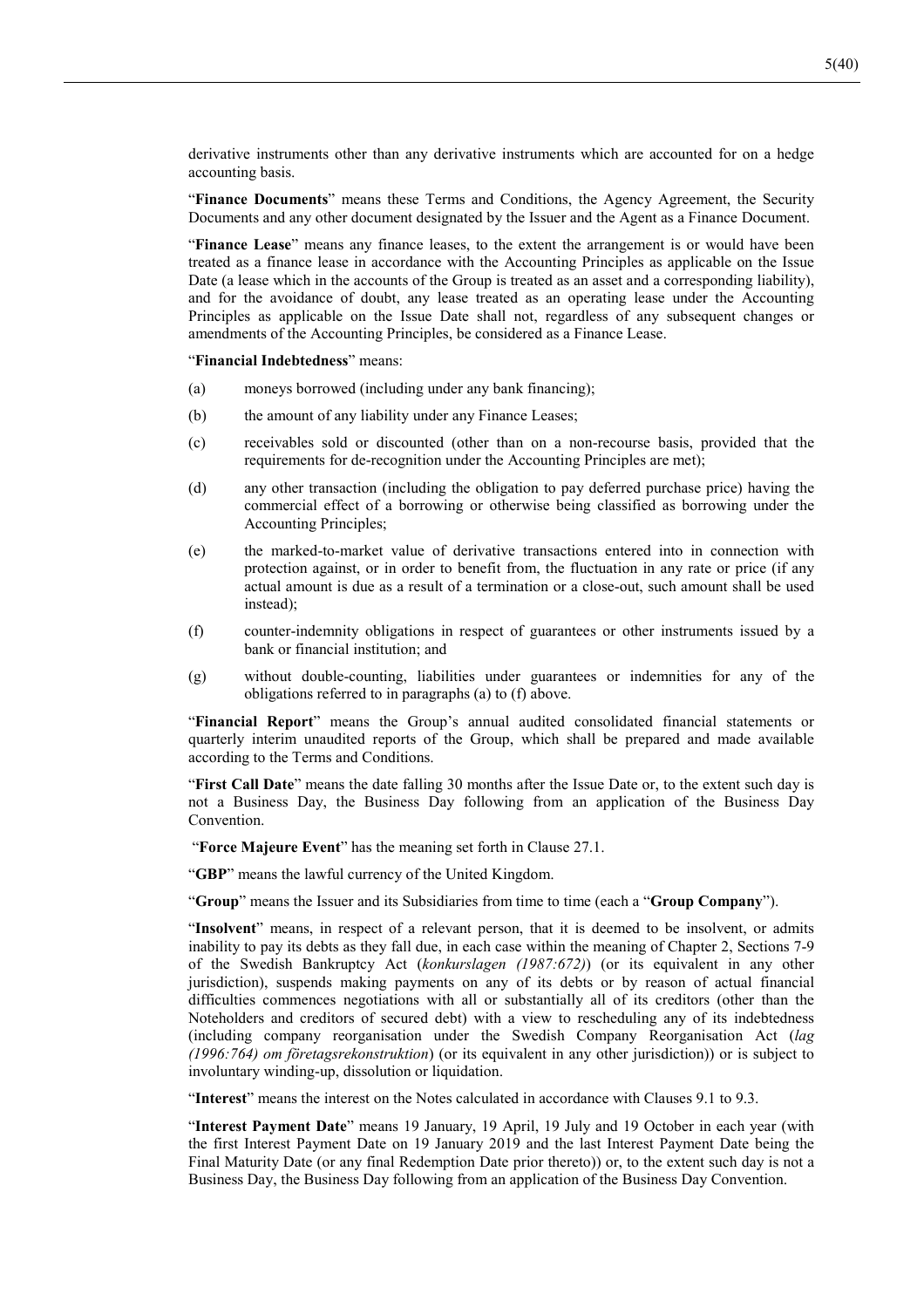"**Interest Period**" means each period beginning on (but excluding) the Issue Date or any Interest Payment Date and ending on (and including) the next succeeding Interest Payment Date (or a shorter period if relevant).

"**Interest Rate**" means a floating rate of STIBOR (3 months) plus 10 percentage points *per annum*.

"**Issue Date**" means 19 October 2018.

"**Issuer**" means Bong AB (publ), a public limited liability company incorporated under the laws of Sweden with Reg. No. 556034-1579.

"**Issuing Agent**" means, initially, ABG Sundal Collier ASA, Reg. No 883 603 362, and thereafter each other party appointed as Issuing Agent, in accordance with these Terms and Conditions and the CSD Regulations.

"**Listing Failure Event**" means a failure to list the Notes within sixty (60) calendar days after the Issue Date (with an intention to complete such listing within thirty (30) calendar days after the Issue Date) on the corporate bond list of Nasdaq Stockholm or any other Regulated Market.

"**Maintenance Test**" means that the Issuer shall ensure that the ratio of Net Debt to EBITDA for each Reference Period ending on a Test Date shall not exceed 3.50:1.

"**Manager**" means ABG Sundal Collier AB, Reg. no 556538-8674.

"**Market Loan**" means any loan or other indebtedness where an entity issues commercial papers, certificates, convertibles, subordinated debentures, bonds or any other debt securities (including, for the avoidance of doubt, medium term note programmes and other market funding programmes), provided in each case that such instruments and securities are or can be subject to trade on a Regulated Market or recognised unregulated market place.

"**Material Adverse Effect**" means a material adverse effect on (a) the business, financial condition or operations of the Group taken as a whole, (b) the Group's ability to perform and comply with the Finance Documents, or (c) the validity or enforceability of the Finance Documents.

"**Material Group Company**" means the Issuer and any other Group Company with earnings before interest, tax, depreciation and amortisation calculated on the same basis as EBITDA representing 5.00% or more of EBITDA, or which has total assets representing 5.00% or more of the total assets of the Group, calculated on a consolidated basis according to the latest published consolidated financial statements of the Group (whether audited or unaudited).

"**Nasdaq Stockholm**" means the Regulated Market of Nasdaq Stockholm AB, Reg. No 556420- 8394.

"**Net Debt**" means Total Interest Bearing Debt, less Cash and Cash Equivalents.

"**Net Finance Charges**" means, for a Reference Period, the Finance Charges according to the latest Financial Report(s), after deducting any interest payable for that Reference Period to any member of the Group, any interest income relating to Cash and Cash Equivalents and any other financial income of any member of the Group.

"**Net Proceeds**" means the proceeds from the Note Issue after deduction has been made for the Transaction Costs payable by the Issuer to the Manager (if the Manager has requested that its fees and costs shall be deducted) and the Issuing Agent for the services provided in relation to the placement and issuance of the Notes.

"**Nominal Amount**" has the meaning set forth in Clause 2.3.

"**Notes**" means debt instruments (*skuldförbindelse*) of the type set forth in Chapter 1, Section 3 of the Central Securities Depositories and Financial Instruments Accounts Act (Sw. *lag (1998:1479) om värdepapperscentraler och kontoföring av finansiella instrument)*, issued by the Issuer under the Terms and Conditions.

"**Noteholder**" means the person who is registered on a Securities Account as direct registered owner (*ägare*) or nominee (*förvaltare*) with respect to a Note.

"**Note De-listing Event**" means the delisting of the Notes from a Regulated Market.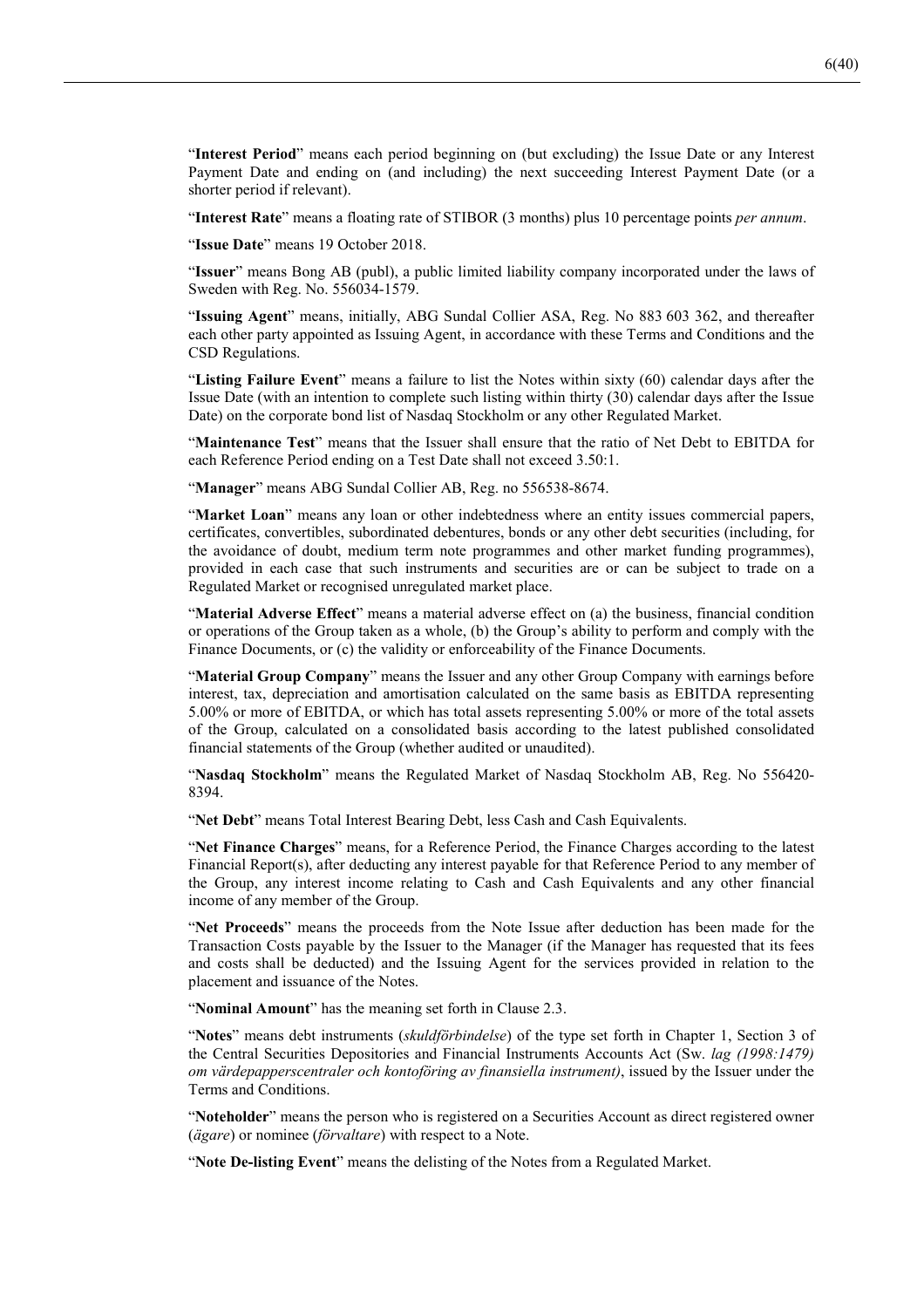"**Note Issue**" means the issue of SEK 210,000,000 senior secured callable Notes.

"**Noteholders' Meeting**" means a meeting among the Noteholders held in accordance with Clause 18 (*Noteholders' Meeting*).

"**Parallel Debt**" has the meaning set forth in Clause 11.6.

"**Permitted Debt**" means:

- (a) Financial Indebtedness incurred under the Notes;
- (b) Subordinated Debt;
- (c) Financial Indebtedness owed to a Group Company;
- (d) up until the Refinancing Date, Financial Indebtedness under the Existing Notes;
- (e) factoring facilities entered into by any Group Company (i) in an aggregate amount not exceeding EUR 6,000,000 and (ii) in an aggregate amount not exceeding GBP 2,550,000;
- (f) Financial Indebtedness incurred under any working capital facilities entered into by any Group Company in an aggregate amount not exceeding EUR 2,000,000 (or its equivalent in any other currency or currencies);
- (g) counter-indemnity obligations in respect of insurance for pension liabilities of the Group;
- (h) non-speculative hedging transactions entered into in the ordinary course of business in connection with protection against interest rate or currency fluctuations;
- (i) Financial Indebtedness incurred in connection with the refinancing of the Notes; and
- (j) Financial Indebtedness (whether secured or unsecured) (other than as permitted by paragraphs (a) to (i) above) in an aggregate amount not exceeding SEK 21,000,000.

"**Permitted Market Loans**" means:

- (a) up until the Refinancing Date, the Existing Notes;
- (b) Market Loans incurred in connection with the refinancing of the Notes; and
- (c) Market Loans that are Subordinated Debt.

"**Permitted Security**" means:

- (a) any Security or Quasi-Security pursuant to any Finance Document;
- (b) up until the Refinancing Date, the Security or Quasi-Security provided for the Existing Notes;
- (c) Security or Quasi-Security provided for Financial Indebtedness permitted by paragraph (e) of the definition of "Permitted Debt";
- (d) Security or Quasi-Security for Financial Indebtedness permitted by paragraphs (f), (g) or (h) of the definition of "Permitted Debt";
- (e) any netting or set-off arrangement entered into by any Group Company in the ordinary course of its banking arrangements or any Security created in connection with the establishment of cash-pooling arrangements between Group Companies;
- (f) any Security or Quasi-Security arising by operation of law;
- (g) any retention of title to goods supplied to a Group Company in the ordinary course of the Group's business operations;
- (h) any Security provided in the form of a pledge over an escrow account to which the proceeds from a refinancing of the Notes are intended to be received;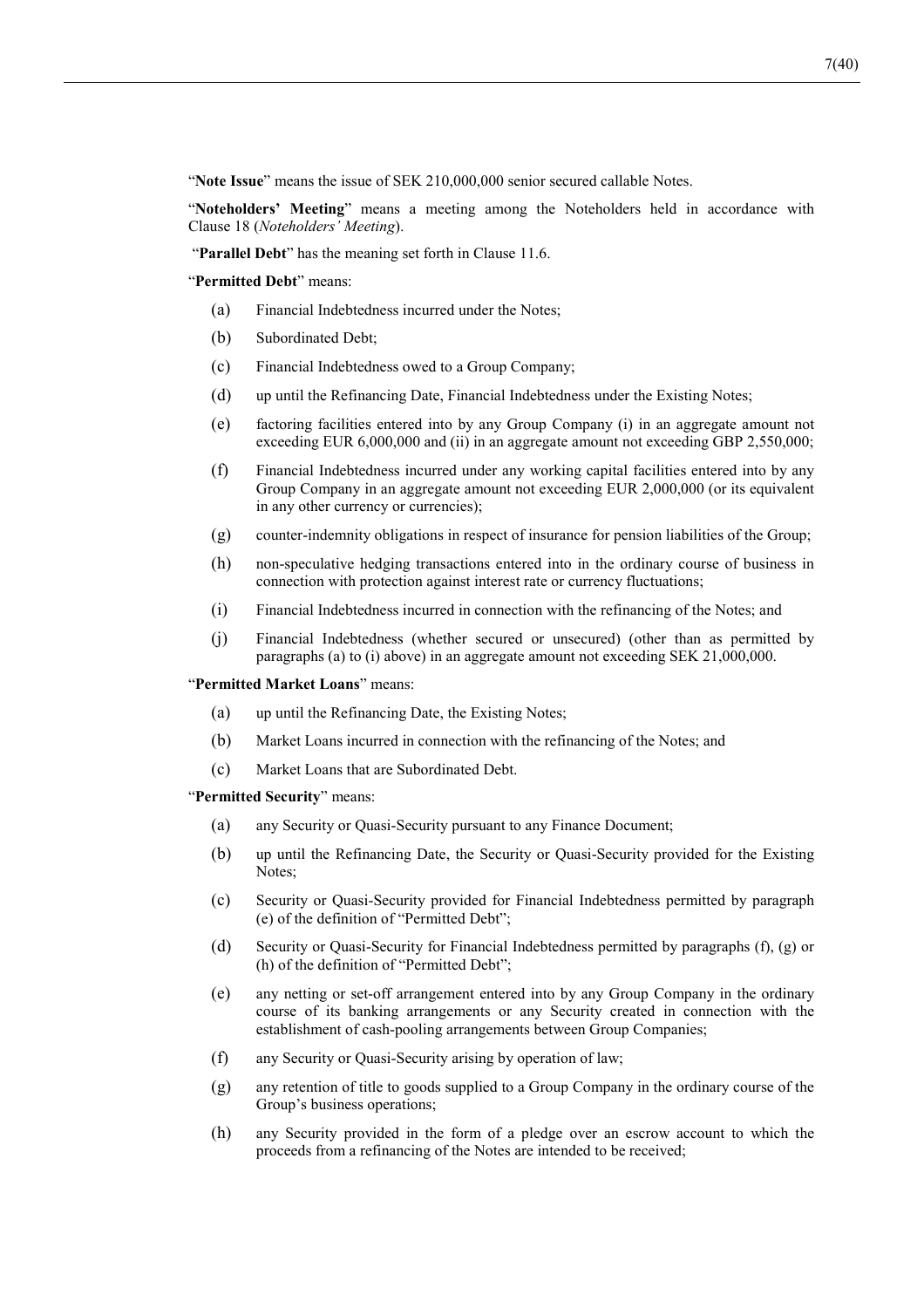- (i) any Security agreed to be provided for the benefit of the financing providers in relation to a refinancing of the Notes in full, however provided that any perfection requirements in relation thereto are satisfied only after repayment of the Notes in full; and
- (j) any Security securing indebtedness of the principal amount of which (when aggregated with the principal amount of any other indebtedness which has the benefit of Security given by any Group Company other than any permitted under paragraphs (a) to (i) above) does not exceed SEK 21,000,000.

"**Put Option**" has the meaning set forth in Clause 10.5.1.

"**Quasi-Security**" has the meaning set forth in Clause 13.7(b).

"**Quotation Day**" means, in relation to (i) an Interest Period for which an Interest Rate is to be determined, two (2) Business Days before the immediately preceding Interest Payment Date (or in respect of the first Interest Period, two (2) Business Days before the Issue Date), or (ii) any other period for which an interest rate is to be determined, two (2) Business Days before the first day of that period (i.e., the day that period commences, even if no interest accrues on such day).

"**Record Date**" means the fifth (5) Business Day prior to (i) an Interest Payment Date, (ii) a Redemption Date, (iii) a date on which a payment to the Noteholders is to be made under Clause 16 (*Distribution of proceeds*) or (iv) another relevant date, or in each case such other Business Day falling prior to a relevant date if generally applicable on the Swedish bond market.

"**Redemption Date**" means the date on which the relevant Notes are to be redeemed or repurchased in accordance with Clause 5.5 or Clause 10 (*Redemption and repurchase of the Notes*).

"**Reference Period**" means each period of 12 consecutive calendar months.

"**Refinancing Date**" means the date of redemption of the Existing Notes with the proceeds from the Note Issue.

"**Regulated Market**" means any regulated market (as defined in Directive 2014/65/EU on markets in financial instruments).

"**Secured Obligations**" means all present and future obligations and liabilities of the Issuer to the Secured Parties under the Finance Documents and the Agency Agreement.

"**Secured Parties**" means the Noteholders and the Agent (including in its capacity as Agent under the Agency Agreement).

"**Securities Account**" means the account for dematerialised securities (Sw. *avstämningsregister*) maintained by the CSD pursuant to the Central Securities Depositories and Financial Instruments Accounts Act in which (i) an owner of such security is directly registered or (ii) an owner's holding of securities is registered in the name of a nominee.

"**Security**" means a mortgage, charge, pledge, lien, security assignment or other security interest securing any obligation of any person, or any other agreement or arrangement having a similar effect.

"**Security Documents**" means (i) a Swedish law pledge agreement in respect of the shares in Bong International AB, (ii) a German law pledge agreement in respect of the shares in Bong GmbH, (iii) a Swedish law pledge agreement in respect of security over a SEK 210,000,000 intra-group loan with the Issuer as creditor and Bong International AB as debtor, and (iv) the Escrow Account Pledge Agreement.

"**Special Mandatory Redemption**" has the meaning set forth in Clause 5.4.

"**STIBOR**" means:

- (a) the applicable percentage rate per annum displayed on Nasdaq Stockholm's website for STIBOR fixing (or through another website replacing it) as of or around 11.00 a.m. on the Quotation Day for the offering of deposits in SEK and for a period comparable to the relevant Interest Period; or
- (b) if no such rate as set out in paragraph (a) above is available for the relevant Interest Period, the rate calculated by the Issuing Agent (rounded upwards to four decimal places)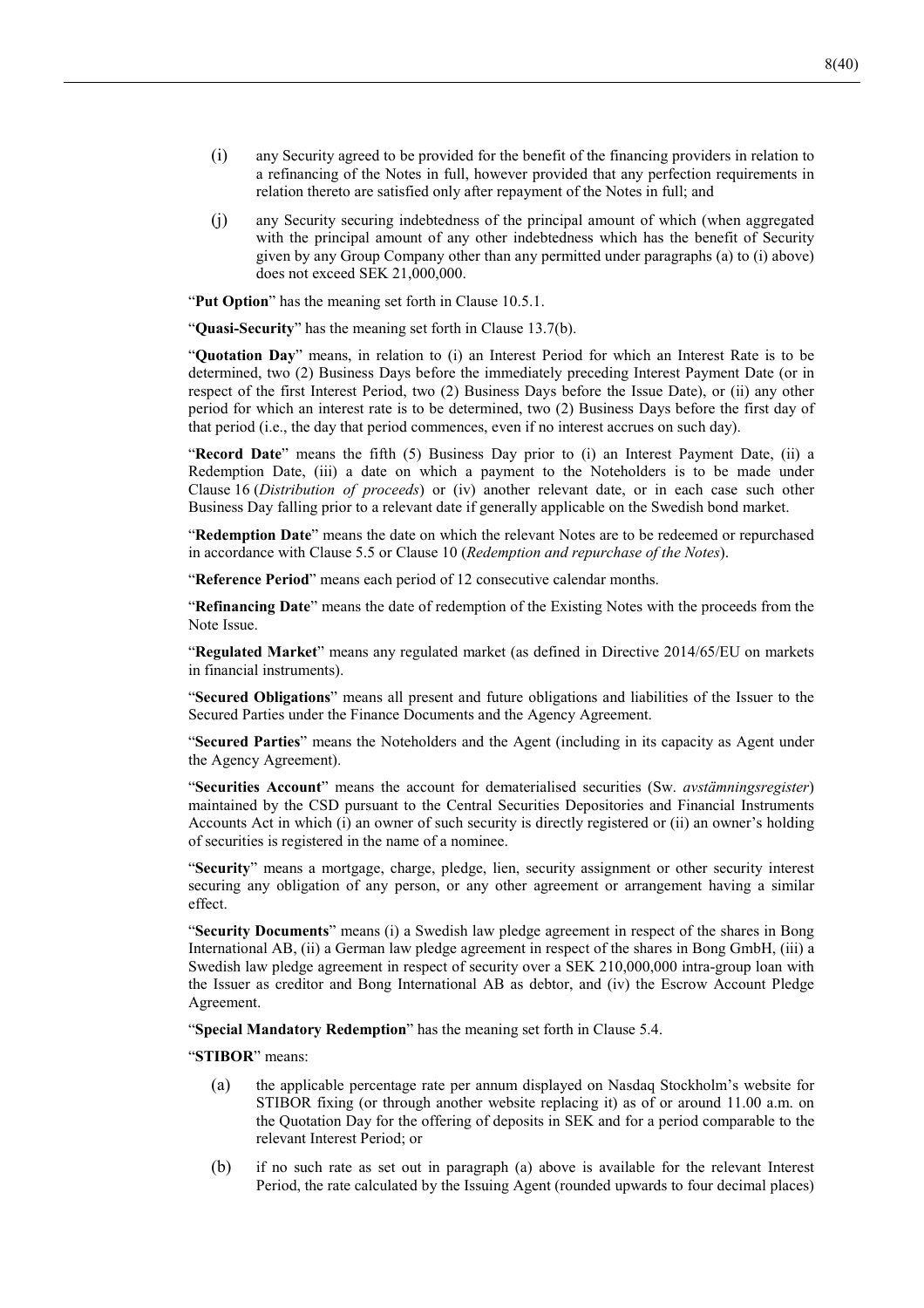which results from interpolating on a linear basis between (i) the applicable screen rate for the longest period (for which that screen rate is available) which is less than the Interest Period and (ii) the applicable screen rate for the shortest period (for which that screen rate is available) which exceeds that Interest Period, as of or around 11 a.m. on the Quotation Date; or

- (c) if no rate is available for the relevant Interest Period pursuant to paragraph (a) and/or (b) above, the arithmetic mean of the rates (rounded upwards to four decimal places) as supplied to the Issuing Agent at its request quoted by leading banks in the Stockholm interbank market reasonably selected by the Issuing Agent, for deposits of SEK 100,000,000 for the relevant period; or
- (d) if no quotation is available pursuant to paragraph (c) above, the interest rate which according to the reasonable assessment of the Issuing Agent best reflects the interest rate for deposits in SEK offered in the Stockholm interbank market for the relevant period; and
- if any such rate is below zero, STIBOR will be deemed to be zero.

"**Subordinated Debt**" means Financial Indebtedness incurred by the Issuer which is subordinated to the obligations of the Issuer under the Finance Documents and has a final maturity date or a final redemption date, and when applicable, early redemption dates or instalment dates, in each case which occur after the Final Redemption Date.

 "**Subsidiary**" means, in relation to any person, any Swedish or foreign legal entity (whether incorporated or not), which at the time is a subsidiary (*dotterföretag*) to such person, directly or indirectly, as defined in the Swedish Companies Act (*aktiebolagslagen (2005:551)*).

"**Swedish Kronor**" and "**SEK**" means the lawful currency of Sweden.

"**Test Date**" means each of 31 March, 30 June, 30 September and 31 December each year.

"**Total Interest Bearing Debt**" means at any time the consolidated amount of the interest bearing liabilities of the Group, including Finance Leases (which, for the avoidance of doubt, excludes leases which at the Issue Date are classified as operating leases but which have been reclassified as a balance sheet liability as a consequence of subsequent amendments to the Accounting Principles) and excluding pension liabilities and Subordinated Debt, as shown in the balance sheet forming part of the latest Financial Report.

"**Total Nominal Amount**" means the total aggregate Nominal Amount of the Notes outstanding at the relevant time.

"**Transaction Costs**" means all fees, costs and expenses, stamp, registration and other taxes incurred by the Issuer or any other member of the Group in connection with (i) the Note Issue, (ii) the listing of the Notes and (iii) the redemption of the Existing Notes.

"**Transaction Security**" means the Security provided for the Secured Obligations pursuant to the Security Documents.

"**Written Procedure**" means the written or electronic procedure for decision making among the Noteholders in accordance with Clause 19 (*Written Procedure*).

#### $1.2$ **Construction**

- 1.2.1 Unless a contrary indication appears, any reference in these Terms and Conditions to:
	- (a) "**assets**" includes present and future properties, revenues and rights of every description;
	- (b) any agreement or instrument is a reference to that agreement or instrument as supplemented, amended, novated, extended, restated or replaced from time to time;
	- (c) a "**regulation**" includes any law, regulation, rule or official directive, request or guideline (whether or not having the force of law) of any governmental, intergovernmental or supranational body, agency, department or regulatory, self-regulatory or other authority or organisation;
	- (d) a provision of law is a reference to that provision as amended or re-enacted; and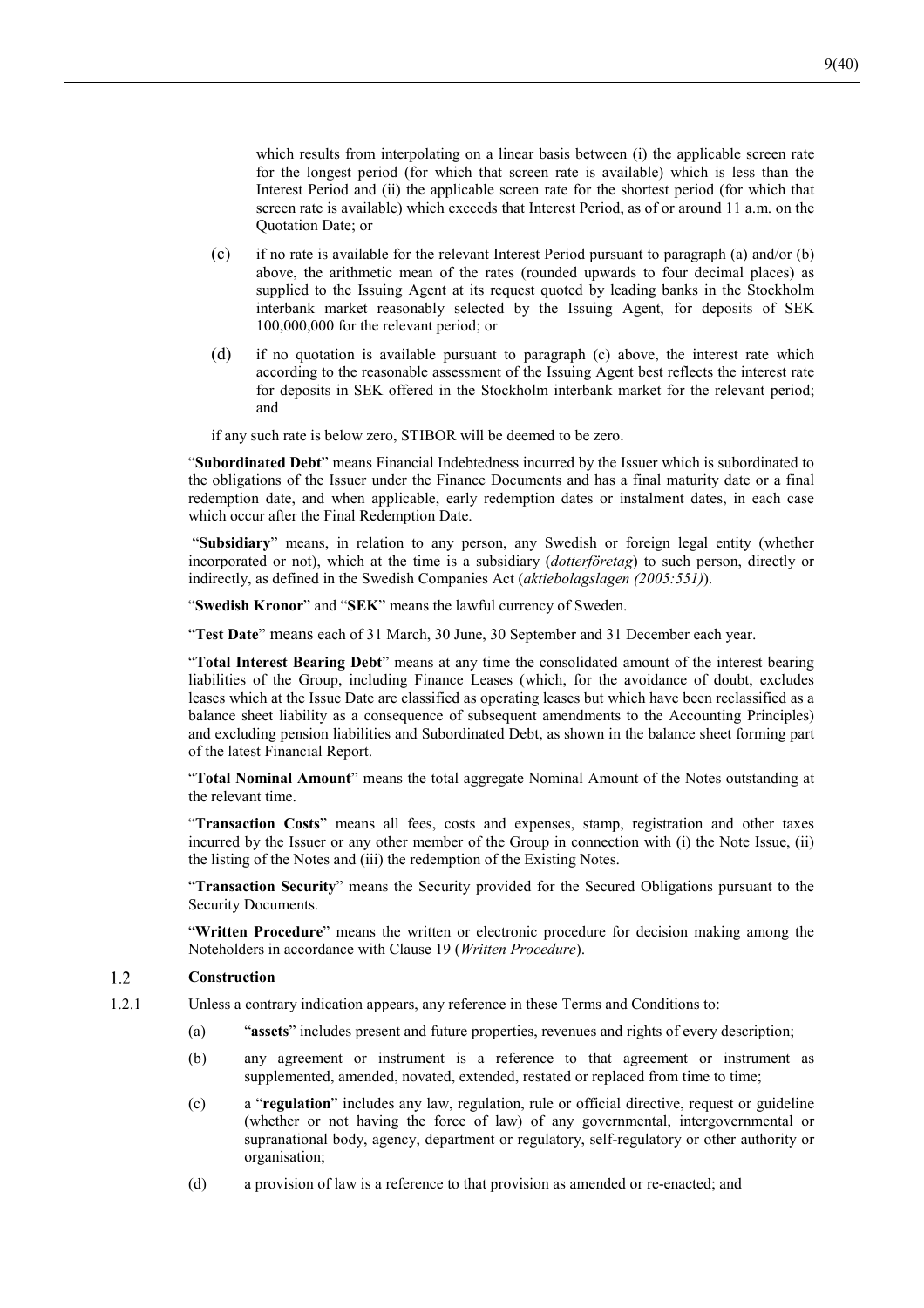- (e) a time of day is a reference to Stockholm time.
- 1.2.2 An Event of Default is continuing if it has not been remedied or waived.
- 1.2.3 When ascertaining whether a limit or threshold specified in Swedish Kronor has been attained or broken, an amount in another currency shall be counted on the basis of the rate of exchange for such currency against Swedish Kronor for the previous Business Day, as published by the Swedish Central Bank (*Riksbanken*) on its website (www.riksbank.se). If no such rate is available, the most recently published rate shall be used instead.
- 1.2.4 A notice shall be deemed to be sent by way of press release if it is made available to the public within Sweden promptly and in a non-discriminatory manner.
- 1.2.5 No delay or omission of the Agent or of any Noteholder to exercise any right or remedy under the Finance Documents shall impair or operate as a waiver of any such right or remedy.

### **2. STATUS OF THE NOTES**

- $2.1$ The Notes are denominated in Swedish Kronor and each Note is constituted by these Terms and Conditions. The Issuer undertakes to make payments in relation to the Notes and to comply with these Terms and Conditions.
- $2.2$ By subscribing for Notes, each initial Noteholder agrees that the Notes shall benefit from and be subject to the Finance Documents and by acquiring Notes, each subsequent Noteholder confirms such agreement.
- 2.3 The nominal amount of each Note is SEK 250,000 (the "**Nominal Amount**"). The aggregate nominal amount of the Notes at the Issue Date is SEK 210,000,000. All Notes are issued on a fully paid basis at an issue price of one hundred (100) per cent. of the Nominal Amount.
- 2.4 The Notes constitute direct, general, unconditional, unsubordinated and secured obligations of the Issuer and shall at all times rank *pari passu* and without any preference among them and at least *pari passu* with all direct, unconditional, unsubordinated and unsecured obligations of the Issuer, except obligations which are preferred by mandatory regulation and except as otherwise provided in the Finance Documents.
- $2.5$ The Notes are freely transferable but the Noteholders may be subject to purchase or transfer restrictions with regard to the Notes, as applicable, under local regulation to which a Noteholder may be subject. Each Noteholder must ensure compliance with such restrictions at its own cost and expense.
- 2.6 No action is being taken in any jurisdiction that would or is intended to permit a public offering of the Notes or the possession, circulation or distribution of any document or other material relating to the Issuer or the Notes in any jurisdiction other than Sweden, where action for that purpose is required. Each Noteholder must inform itself about, and observe, any applicable restrictions to the transfer of material relating to the Issuer or the Notes.

### **3. USE OF PROCEEDS**

The Issuer shall use the Net Proceeds from the issue of the Notes, for refinancing of the Existing Notes and general corporate purposes, including Transaction Costs.

### **4. CONDITIONS FOR DISBURSEMENT**

- $4.1$ The Issuing Agent shall pay the Net Proceeds from the issuance of the Notes into the Escrow Account on the later of (i) the Issue Date and (ii) the date on which the Agent notifies the Issuing Agent that it has received the following, to the satisfaction of the Agent:
	- (a) a copy of a resolution from the board of directors of the Issuer (approving the issue of the Notes and the relevant Finance Documents and authorising a signatory/-ies to execute the Finance Documents);
	- (b) the articles of association and certificate of incorporation of the Issuer;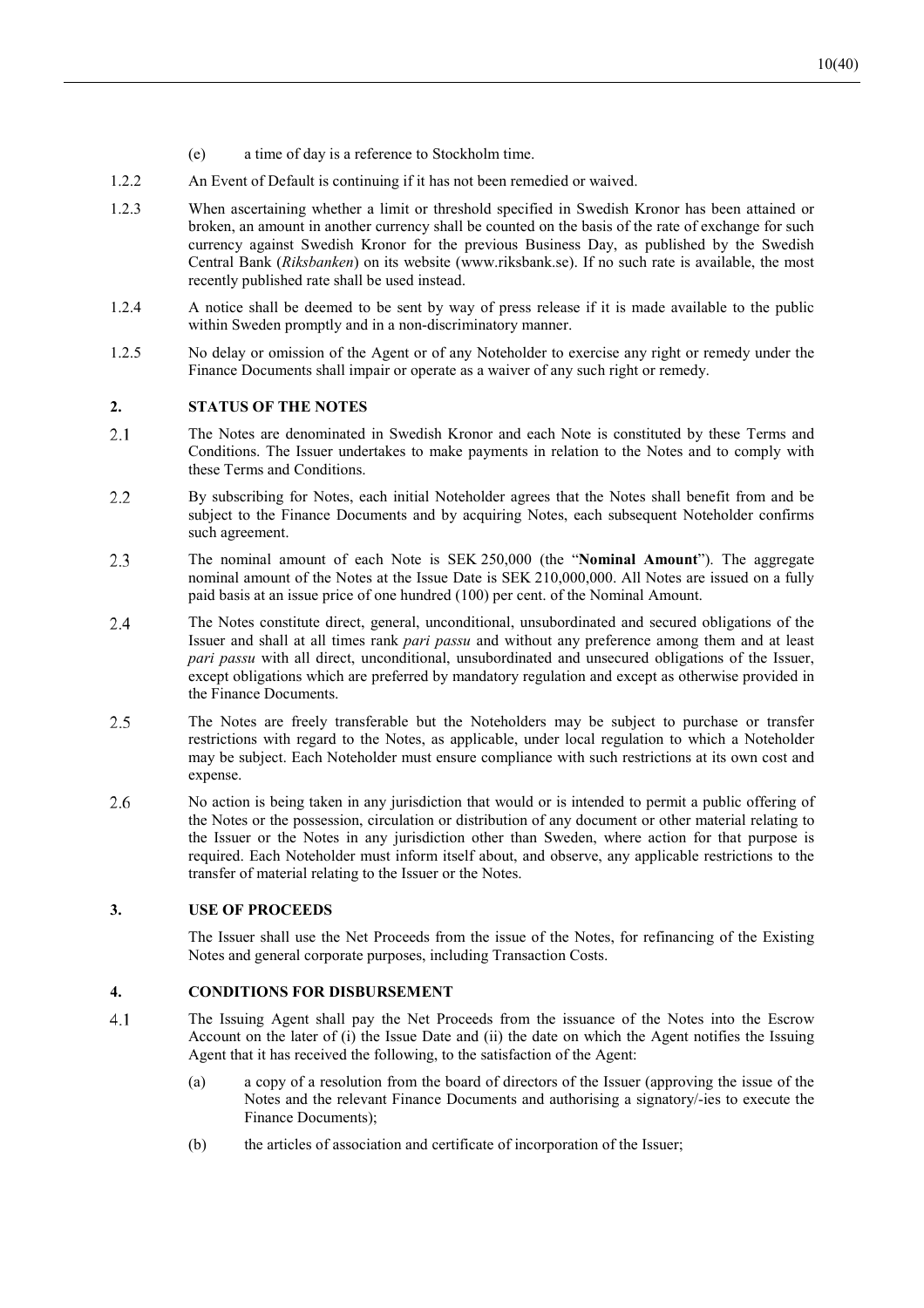- (c) a duly executed Escrow Account Pledge Agreement together with evidence that all perfection requirements have been fulfilled;
- (d) the Agency Agreement duly executed by the Issuer;
- (e) an agreed form of Compliance Certificate;
- (f) evidence that a conditional notice of redemption of all outstanding Existing Notes has been sent to the noteholders under the Existing Notes; and
- (g) a confirmation from the Issuer that the Existing Notes will be redeemed immediately following release of the funds on the Escrow Account.
- $4.2$ The Agent may assume that the documentation delivered to it pursuant to Clause 4.1 is accurate, legally valid, enforceable, correct, true and complete unless it has actual knowledge that this is not the case, and the Agent does not have to verify the contents of any such documentation. The Agent does not have any obligation to review the documentation and evidence referred to in Clause 4.1 above from a legal or commercial perspective of the Noteholders.
- 4.3 The Agent shall confirm to the Issuing Agent when the conditions in Clause 4.1, as the case may be, have been satisfied.

### **5. ESCROW OF PROCEEDS**

- $5.1$ The Net Proceeds shall be paid by the Issuing Agent into the Escrow Account. The funds standing to the credit on the Escrow Account form part of the Transaction Security.
- 5.2 Upon the Issuer providing the following to the Agent, in form and substance satisfactory to the Agent, or the Agent waiving any such requirement, the Agent shall instruct the Escrow Bank to promptly release to the Issuer the funds standing to the credit on the Escrow Account and in conjunction therewith release the Security over the Escrow Account:
	- (a) copies of the Finance Documents, (other than the Agency Agreement), duly executed;
	- (b) copies of the Security Documents, duly executed, and evidence that the documents and other evidence to be delivered pursuant to the Security Documents will be delivered as soon as practicably possible following disbursement of the Net Proceeds from the Note Issue from the Escrow Account; and
	- (c) a legal opinion as to the enforceability of the German law Transaction Security in respect of the shares in Bong GmbH.
- 5.3 The Agent may assume that the documentation delivered to it pursuant to Clause 5.2 is accurate, legally valid, enforceable, correct, true and complete unless it has actual knowledge that this is not the case, and the Agent does not have to verify the contents of any such documentation. The Agent does not have any obligation to review the documentation and evidence referred to in Clause 5.2 above from a legal or commercial perspective of the Noteholders.
- 5.4 If the Issuer has not provided the conditions precedent set out in Clause 5.2 to the Agent, in form and substance satisfactory to the Agent, on or before the Business Day falling sixty (60) days after the Issue Date the Issuer shall redeem all, but not some only, of the outstanding Notes at a price equal to one hundred (100) per cent. of the Nominal Amount together with accrued but unpaid interest (a "**Special Mandatory Redemption**"). The Agent may fund a Special Mandatory Redemption with the amounts standing to the credit on the Escrow Account.
- 5.5 A Special Mandatory Redemption shall be made by the Issuer giving notice to the Noteholders and the Agent promptly following the date when the Special Mandatory Redemption is triggered pursuant to Clause 5.4. The Issuer is bound to redeem the Notes in full at the applicable amount on a date specified in the notice from the Issuer, such date to fall no later than ten (10) Business Days after the effective date of the notice.

### **6. NOTES IN BOOK-ENTRY FORM**

6.1 The Notes will be registered for the Noteholders on their respective Securities Accounts and no physical notes will be issued. Accordingly, the Notes will be registered in accordance with the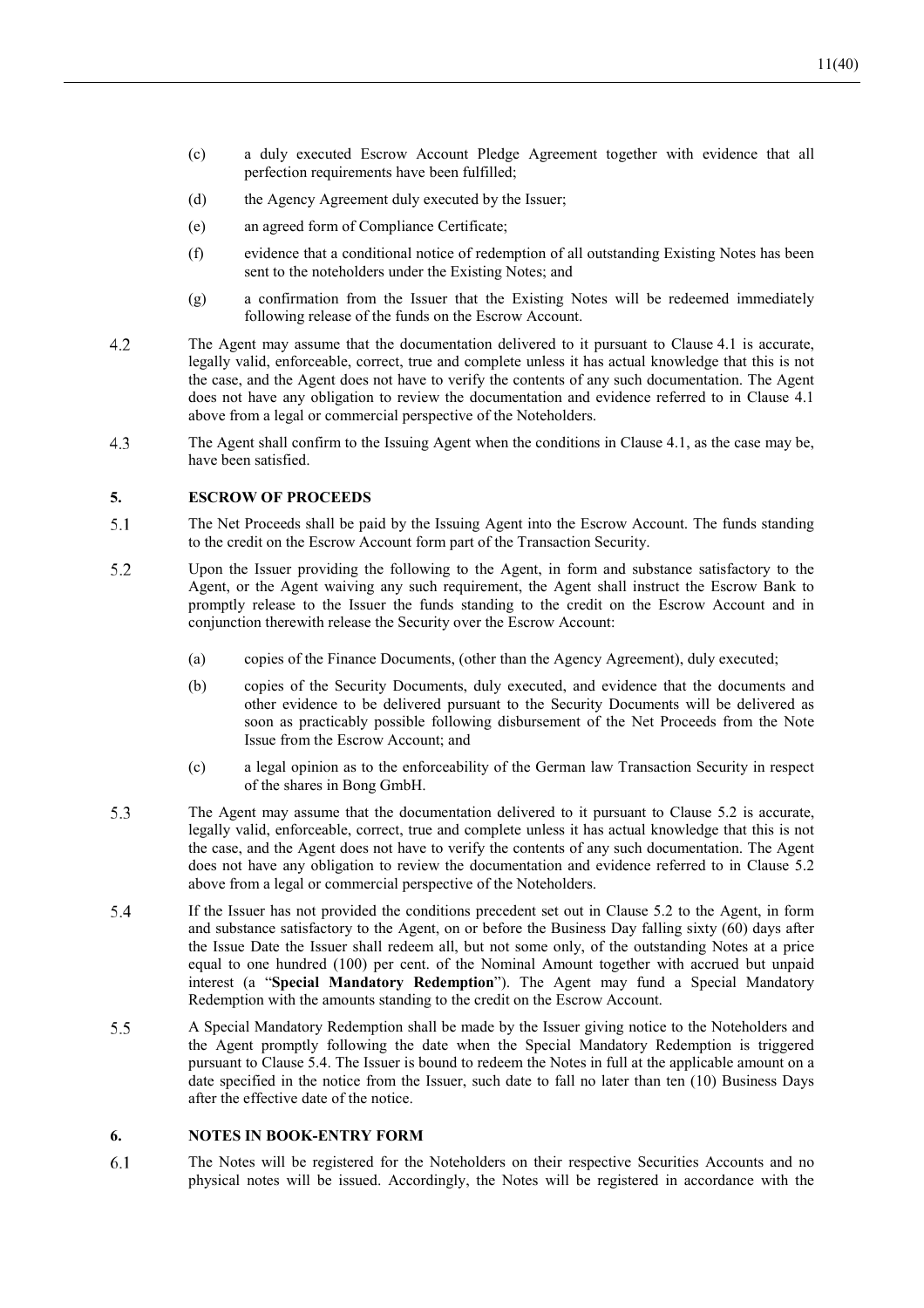Central Securities Depositories and Financial Instruments Accounts Act. Registration requests relating to the Notes shall be directed to an Account Operator. The Debt Register shall be conclusive evidence of the persons who are Noteholders and their holdings of Notes.

- Those who according to assignment, Security, the provisions of the Swedish Children and Parents 6.2 Code (*föräldrabalken (1949:381)*), conditions of will or deed of gift or otherwise have acquired a right to receive payments in respect of a Note shall register their entitlements to receive payment in accordance with the Central Securities Depositories and Financial Instruments Accounts Act.
- 6.3 The Issuer and the Agent shall at all times be entitled to obtain information from the Debt Register. At the request of the Agent, the Issuer shall promptly obtain such information and provide it to the Agent. For the purpose of carrying out any administrative procedure that arises out of the Finance Documents, the Issuing Agent shall be entitled to obtain information from the Debt Register.
- 6.4 The Issuer shall issue any necessary power of attorney to such persons employed by the Agent, as notified by the Agent, in order for such individuals to independently obtain information directly from the Debt Register. The Issuer may not revoke any such power of attorney unless directed by the Agent or unless consent thereto is given by the Noteholders.
- 6.5 The Issuer and the Agent may use the information referred to in Clause 6.3 and 6.4 only for the purposes of carrying out their duties and exercising their rights in accordance with the Finance Documents and shall not disclose such information to any Noteholder or third party unless necessary for such purposes.

### **7. RIGHT TO ACT ON BEHALF OF A NOTEHOLDER**

- $7.1$ If any person other than a Noteholder wishes to exercise any rights under the Finance Documents, it must obtain a power of attorney or other proof of authorisation from the Noteholder or a successive, coherent chain of powers of attorney or proofs of authorisation starting with the Noteholder and authorising such person.
- $7.2$ A Noteholder may issue one or several powers of attorney to third parties to represent it in relation to some or all of the Notes held by it. Any such representative may act independently under the Finance Documents in relation to the Notes for which such representative is entitled to represent the Noteholder and may further delegate its right to represent the Noteholder by way of a further power of attorney.
- $7.3$ The Agent shall only have to examine the face of a power of attorney or other proof of authorisation that has been provided to it pursuant to Clause 7.2 and may assume that it has been duly authorised, is valid, has not been revoked or superseded and that it is in full force and effect, unless otherwise is apparent from its face or the Agent has actual knowledge to the contrary.

### **8. PAYMENTS IN RESPECT OF THE NOTES**

- Any payment or repayment under the Finance Documents, or any amount due in respect of a 8.1 repurchase of any Notes requested by a Noteholder pursuant to these Terms and Conditions, shall be made to such person who is registered as a Noteholder on the Record Date prior to an Interest Payment Date or other relevant due date, or to such other person who is registered with the CSD on such date as being entitled to receive the relevant payment, repayment or repurchase amount.
- 8.2 If a Noteholder has registered, through an Account Operator, that principal, interest or any other payment shall be deposited in a certain bank account, such deposits will be effected by the CSD on the relevant payment date. In other cases, payments will be transferred by the CSD to the Noteholder at the address registered with the CSD on the Record Date. Should the CSD, due to a delay on behalf of the Issuer or some other obstacle, not be able to effect payments as aforesaid, the Issuer shall procure that such amounts are paid to the persons who are registered as Noteholders on the relevant Record Date as soon as possible after such obstacle has been removed.
- 8.3 If, due to any obstacle for the CSD, the Issuer cannot make a payment or repayment, such payment or repayment may be postponed until the obstacle has been removed. Interest shall accrue in accordance with Clause 9.4 during such postponement.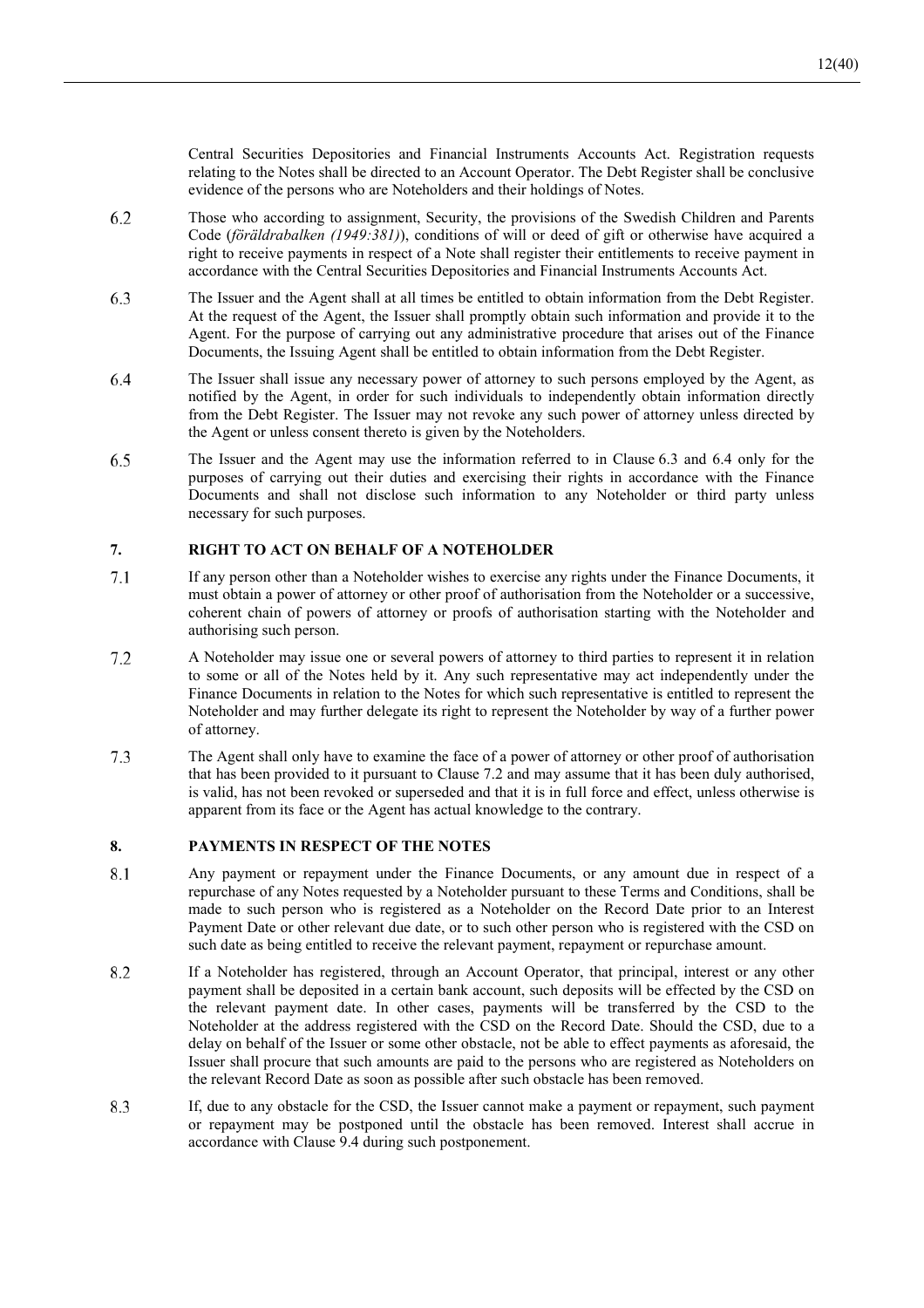- 8.4 If payment or repayment is made in accordance with this Clause 8, the Issuer and the CSD shall be deemed to have fulfilled their obligation to pay, irrespective of whether such payment was made to a person not entitled to receive such amount.
- 8.5 The Issuer is not liable to gross-up any payments under the Finance Documents by virtue of any withholding tax, public levy or the similar.

### **9. INTEREST**

- 9.1 Each Note carries Interest at the Interest Rate applied to the Nominal Amount from (but excluding) the Issue Date up to (and including) the relevant Redemption Date.
- 9.2 Interest accrues during an Interest Period. Payment of Interest in respect of the Notes shall be made to the Noteholders on each Interest Payment Date for the preceding Interest Period.
- $93$ Interest shall be calculated on the basis of the actual number of days in the Interest Period in respect of which payment is being made divided by 360 (actual/360-days basis).
- 9.4 If the Issuer fails to pay any amount payable by it under the Terms and Conditions on its due date, default interest shall accrue on the overdue amount from (but excluding) the due date up to (and including) the date of actual payment at a rate which is two (2) per cent. higher than the Interest Rate. Accrued default interest shall not be capitalised. No default interest shall accrue where the failure to pay was solely attributable to the Agent or the CSD, in which case the Interest Rate shall apply instead.

### **10. REDEMPTION AND REPURCHASE OF THE NOTES**

#### 10.1 **Redemption at maturity**

The Issuer shall redeem all, but not some only, of the outstanding Notes in full on the Final Maturity Date with an amount per Note equal to the Nominal Amount together with accrued but unpaid Interest. If the Final Maturity Date is not a Business Day, then the redemption shall occur on the first following Business Day.

#### 10.2 **Purchase of Notes by Group Companies**

Any Group Company may, subject to applicable law, at any time and at any price purchase Notes on the market or in any other way. Notes held by a Group Company may at such Group Company's discretion be retained or sold, but not cancelled.

#### 10.3 **Voluntary total redemption (call option)**

- 10.3.1 The Issuer may redeem all, but not some only, of the outstanding Notes in full:
	- (a) on any Business Day on or after the First Call Date but before the Final Maturity Date, at an amount per Note equal to one hundred and one (101) per cent. of the Nominal Amount together with accrued but unpaid interest; and
	- (b) on any Business Day on or after the First Call Date but before the Final Maturity Date, at an amount per Note equal to one hundred (100) per cent. of the Nominal Amount, provided that the redemption is partially financed by way of one or several Market Loan issues, of which holders of the existing Notes are offered to participate in.
- 10.3.2 Redemption in accordance with Clause 10.3.1 shall be made by the Issuer giving not less than fifteen (15) Business Days' notice to the Noteholders and the Agent, in each case calculated from the effective date of the notice. The Notice from the Issuer shall specify the Redemption Date and also the Record Date on which a person shall be registered as a Noteholder to receive the amounts due on such Redemption Date. The notice is irrevocable but may, at the Issuer's discretion, contain one or more conditions precedent. Upon fulfilment of the conditions precedent (if any), the Issuer is bound to redeem the Notes in full at the applicable amount on the specified Redemption Date.

#### 10.4 **Early redemption due to illegality (call option)**

10.4.1 The Issuer may redeem all, but not some only, of the outstanding Notes at an amount per Note equal to the Nominal Amount together with accrued but unpaid Interest on a Redemption Date determined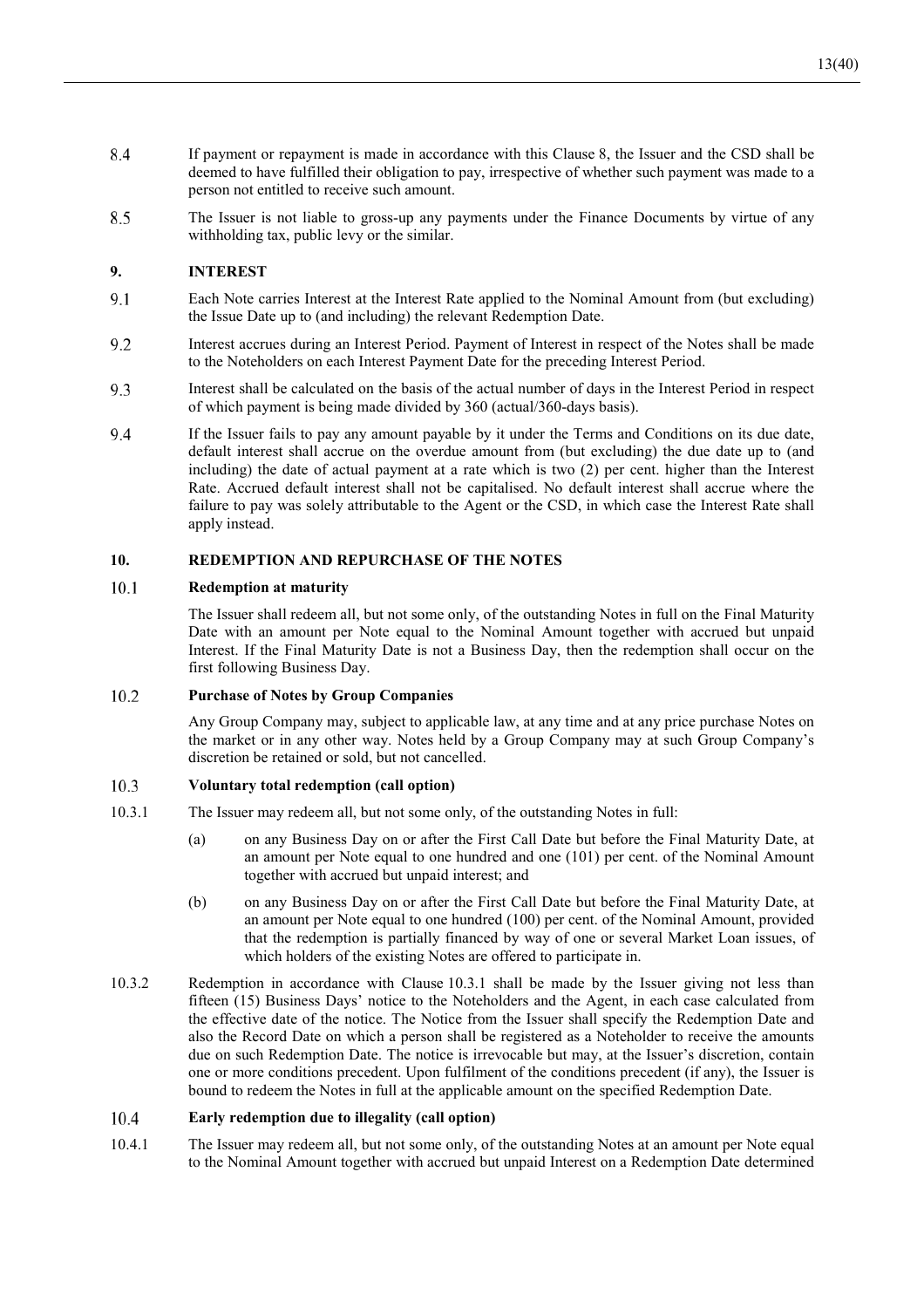by the Issuer if it is or becomes unlawful for the Issuer to perform its obligations under the Finance **Documents** 

10.4.2 The Issuer may give notice of redemption pursuant to Clause 10.4.1 no later than twenty (20) Business Days after having received actual knowledge of any event specified therein (after which time period such right shall lapse). The notice from the Issuer is irrevocable, shall specify the Redemption Date and also the Record Date on which a person shall be registered as a Noteholder to receive the amounts due on such Redemption Date. The Issuer is bound to redeem the Notes in full at the applicable amount on the specified Redemption Date.

#### 10.5 **Mandatory repurchase due to a Change of Control Event, an Equity De-listing Event, a Listing Failure Event or a Note De-listing Event (put option)**

- 10.5.1 Upon the occurrence of a Change of Control Event, an Equity De-listing Event, a Listing Failure Event or a Note De-listing Event, each Noteholder shall have a right of prepayment (each a "**Put Option**") of the Notes at a price of one hundred and one (101) per cent. of the Nominal Amount plus accrued and unpaid interest during a period of sixty (60) days following the notice of the relevant Change of Control Event, Equity De-listing Event, Listing Failure Event or Note De-listing Event (the "**Exercise Period**"). The settlement date of the Put Option shall occur within twenty (20) Business Days after the ending of the Exercise Period.
- 10.5.2 The notice from the Issuer pursuant to Clause 12.1.2 shall specify the Record Date on which a person shall be registered as a Noteholder to receive interest and principal, the Redemption Date and include instructions about the actions that a Noteholder needs to take if it wants Notes held by it to be repurchased. If a Noteholder has so requested, and acted in accordance with the instructions in the notice from the Issuer, the Issuer shall, or shall procure that a person designated by the Issuer will, repurchase the relevant Notes and the repurchase amount shall fall due on the Redemption Date specified in the notice given by the Issuer pursuant to Clause 12.1.2. The Redemption Date must fall no later than forty (40) Business Days after the end of the period referred to in Clause 10.5.1
- 10.5.3 If Noteholders representing more than eighty (80) per cent. of the Adjusted Nominal Amount have requested that Notes held by them are repurchased pursuant to this Clause 10.5, the Issuer shall, no later than five (5) Business Days after the end of the period referred to in Clause 10.5.1 send a notice to the remaining Noteholders, if any, giving them a further opportunity to request that Notes held by them be repurchased on the same terms during a period of twenty (20) Business Days from the date such notice is effective. Such notice shall specify the Redemption Date, the Record Date on which a person shall be registered as a Noteholder to receive the amounts due on such Redemption Date and also include instructions about the actions that a Noteholder needs to take if it wants Notes held by it to be repurchased. If a Noteholder has so requested, and acted in accordance with the instructions in the notice from the Issuer, the Issuer shall, or shall procure that a person designated by the Issuer will, repurchase the relevant Notes and the repurchase amount shall fall due on the Redemption Date specified in the notice given by the Issuer pursuant to this Clause 10.5.3. The Redemption Date must fall no later than forty (40) Business Days after the end of the period of twenty (20) Business Days referred to in this Clause 10.5.3.
- 10.5.4 The Issuer shall comply with the requirements of any applicable securities regulations in connection with the repurchase of Notes. To the extent that the provisions of such regulations conflict with the provisions in this Clause 10.5, the Issuer shall comply with the applicable securities regulations and will not be deemed to have breached its obligations under this Clause 10.5 by virtue of the conflict.
- 10.5.5 Any Notes repurchased by the Issuer pursuant to this Clause 10.5 may at the Issuer's discretion be retained or sold, but not cancelled.
- 10.5.6 The Issuer shall not be required to repurchase any Notes pursuant to this Clause 10.5, if a third party in connection with the occurrence of a Change of Control Event, an Equity De-listing Event, a Listing Failure Event or a Note De-listing Event offers to purchase the Notes in the manner and on the terms set out in this Clause 10.5 (or on terms more favourable to the Noteholders) and purchases all Notes validly tendered in accordance with such offer. If Notes tendered are not purchased within the time limits stipulated in this Clause 10.5, the Issuer shall repurchase any such Notes within five (5) Business Days after the expiry of the time limit.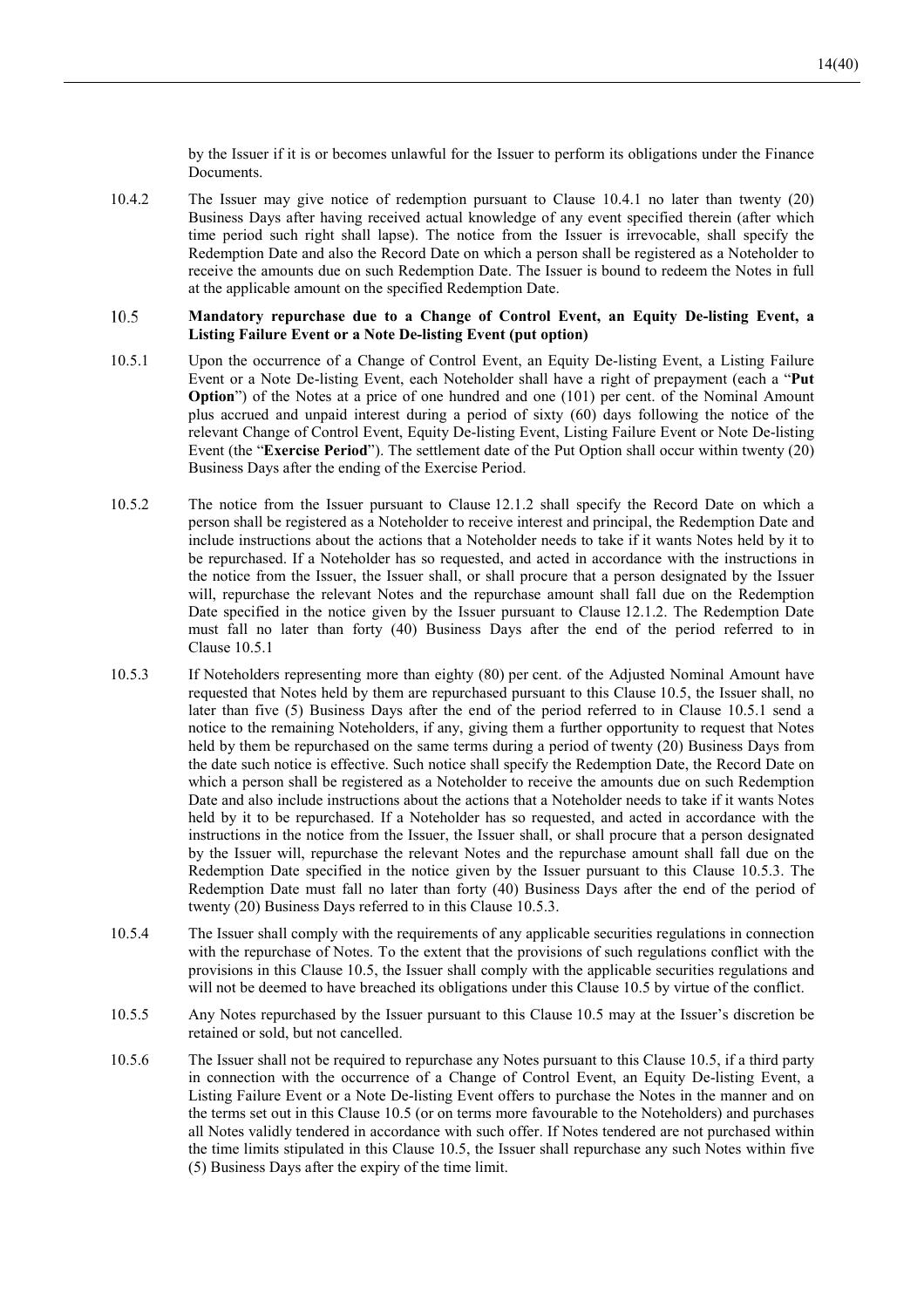10.5.7 No repurchase of Notes pursuant to this Clause 10.5 shall be required if the Issuer has given notice of a redemption pursuant to Clause 10.3 (*Voluntary total redemption (call option)*) provided that such redemption is duly exercised.

### **11. TRANSACTION SECURITY**

- $11.1$ As continuing Security for the due and punctual fulfilment of the Secured Obligations, the Issuer grants the Transaction Security to the Secured Parties as represented by the Agent. However, the Transaction Security in respect of the shares in Bong GmbH is granted directly to the Agent for the Parallel Debt. The Transaction Security provided under the Escrow Account Pledge Agreement shall be granted on or before the Issue Date and all other Transaction Security shall be granted on or about the Refinancing Date. The Transaction Security shall be provided and (as applicable) perfected pursuant to, and subject to the terms of, the Security Documents entered into or to be entered into between the Issuer and the Agent, acting on behalf of the Secured Parties. The Agent shall hold the Transaction Security on behalf of the Secured Parties in accordance with the Security **Documents**
- 11.2 The Agent shall, on behalf of the Secured Parties, keep all certificates and other documents that are bearers of rights relating to the Transaction Security in safe custody.
- 11.3 Unless and until the Agent has received instructions from the Noteholders in accordance with Clause 17 (*Decisions by Noteholders*), the Agent shall (without first having to obtain the Noteholders' consent) be entitled to enter into agreements with the Issuer or a third party or take any other actions, if it is, in the Agent's opinion, necessary for the purpose of maintaining, altering, releasing or enforcing the Transaction Security, creating further Security for the benefit of the Secured Parties or for the purpose of settling the Noteholders' or the Issuer's rights to the Transaction Security, in each case in accordance with the terms of the Finance Documents.
- 11.4 For the purpose of exercising the rights of the Secured Parties, the Agent may instruct the CSD in the name and on behalf of the Issuer to arrange for payments to the Secured Parties under the Finance Documents and change the bank account registered with the CSD and from which payments under the Notes are made to another bank account. The Issuer shall promptly upon request by the Agent provide it with any such documents, including a written power of attorney (in form and substance satisfactory to the Agent and the CSD), that the Agent deems necessary for the purpose of exercising its rights and/or carrying out its duties under this Clause 11.4.
- 11.5 The Agent shall be entitled to release all Transaction Security upon the full discharge of the Secured Obligations and, as regards the Security under the Escrow Account Pledge Agreement, in accordance with Clause 5 (*Escrow of proceeds*).
- Notwithstanding any other provision of the Finance Documents, the Issuer irrevocably and 11.6 unconditionally undertakes and acknowledges by way of an abstract acknowledgement of indebtedness to pay to the Agent, as creditor in its own right and not as representative of the Noteholders, sums equal to and in the currency of each amount payable by the Issuer to each of the Secured Parties under or by virtue of the Finance Documents as and when that amount falls due for payment thereunder or would have fallen due but for any suspension of payment, moratorium, discharge by operation of law or analogous event (the "**Parallel Debt**"). The aggregate amount which may become due under the Parallel Debt owed by the Issuer shall never exceed the aggregate amount which may become due under the Finance Documents. For the avoidance of doubt, the Parallel Debt will become due and payable at the same time and to the same extent as any amounts owed or incurred by the Issuer under the Finance Documents become due and payable. Any amounts received by the Agent under the Parallel Debt shall be applied in accordance with Clause 16 (*Distribution of proceeds*).
- 11.7 The right of the Agent under the Parallel Debt shall be irrespective of any suspension, extinction or any other discharge for any reason whatsoever (otherwise than by payment) of the Issuer's obligation to pay those amounts to the Secured Parties other than a discharge by virtue of payment which the Secured Parties are entitled to retain.
- 11.8 Any amount due and payable under the Parallel Debt shall be decreased to the extent that the Secured Parties have received (and are able to retain) payment in full of the corresponding amount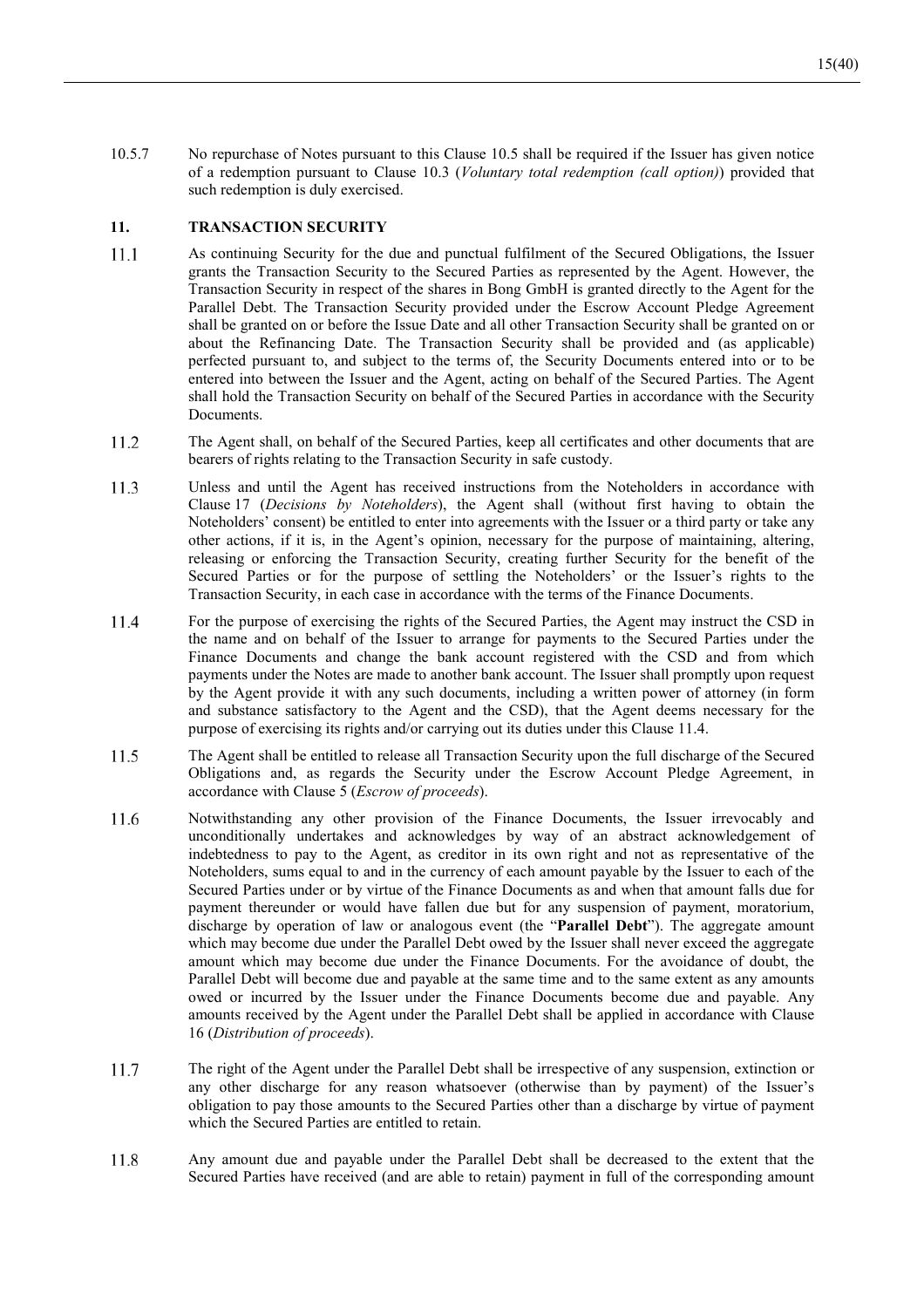under the other provisions of the Finance Documents and any amount due and payable by the Issuer to the Secured Parties under those provisions shall be decreased to the extent that the Agent has received (and is able to retain) payment in full of the corresponding amount under the Parallel Debt.

11.9 The rights of the Secured Parties to receive payment of amounts payable by the Issuer under the Finance Documents are several and are separate and independent from, and without prejudice to, the rights of the Agent to receive payment under the Parallel Debt.

### **12. INFORMATION TO NOTEHOLDERS**

#### 12.1 **Information from the Issuer**

- 12.1.1 The Issuer shall make the following information available to the Noteholders by way of press release and by publication on the website of the Group:
	- (a) as soon as the same become available, but in any event within four (4) months after the end of each financial year, its audited consolidated financial statements for that financial year prepared in accordance with the Accounting Principles;
	- (b) as soon as the same become available, but in any event within two (2) months after the end of each quarter of its financial year, its consolidated financial statements or the year-end report (*bokslutskommuniké*) (as applicable) for such period prepared in accordance with the Accounting Principles;
	- (c) as soon as practicable following an acquisition or disposal of Notes by a Group Company, the aggregate Nominal Amount of Notes held by Group Companies; and
	- (d) any other information required by the Swedish Securities Markets Act (*lag (2007:582) om värdepappersmarknaden*) and the rules and regulations of the Regulated Market on which the Notes are admitted to trading.
- 12.1.2 The Issuer shall immediately notify the Noteholders and the Agent upon becoming aware of the occurrence of a Change of Control Event, an Equity De-listing Event, a Listing Failure Event or a Note De-listing Event. Such notice may be given in advance of the occurrence of a Change of Control Event, an Equity De-listing Event, a Listing Failure Event or a Note De-listing Event and be conditional upon the occurrence of such event, if a definitive agreement is in place providing for such event.
- 12.1.3 When the financial statements and other information are made available to the Noteholders pursuant to Clause 12.1.1, the Issuer shall send copies of such financial statements and other information to the Agent. Together with the financial statements, the Issuer shall submit to the Agent a Compliance Certificate containing confirmations that (i) no Event of Default has occurred (or if an Event of Default has occurred, what steps have been taken to remedy it) and (ii) the Maintenance Test was met at the relevant Test Date. The Compliance Certificate shall be in a form agreed between the Issuer and the Agent and include figures in respect of the Maintenance Test and the basis on which it has been calculated.

#### 12.2 **Information from the Agent**

- 12.2.1 Subject to the restrictions of a non-disclosure agreement entered into by the Agent in accordance with Clause 12.2.2, the Agent is entitled to disclose to the Noteholders any document, information, event or circumstance directly or indirectly relating to the Issuer or the Notes. Notwithstanding the foregoing, the Agent may if it considers it to be beneficial to the interests of the Noteholders delay disclosure or refrain from disclosing certain information other than in respect of an Event of Default that has occurred and is continuing.
- 12.2.2 If a committee representing the Noteholders' interests under the Finance Documents has been appointed by the Noteholders in accordance with Clause 17 (*Decisions by Noteholders*), the members of such committee may agree with the Issuer not to disclose information received from the Issuer, provided that it, in the reasonable opinion of such members, is beneficial to the interests of the Noteholders. The Agent shall be a party to such agreement and receive the same information from the Issuer as the members of the committee.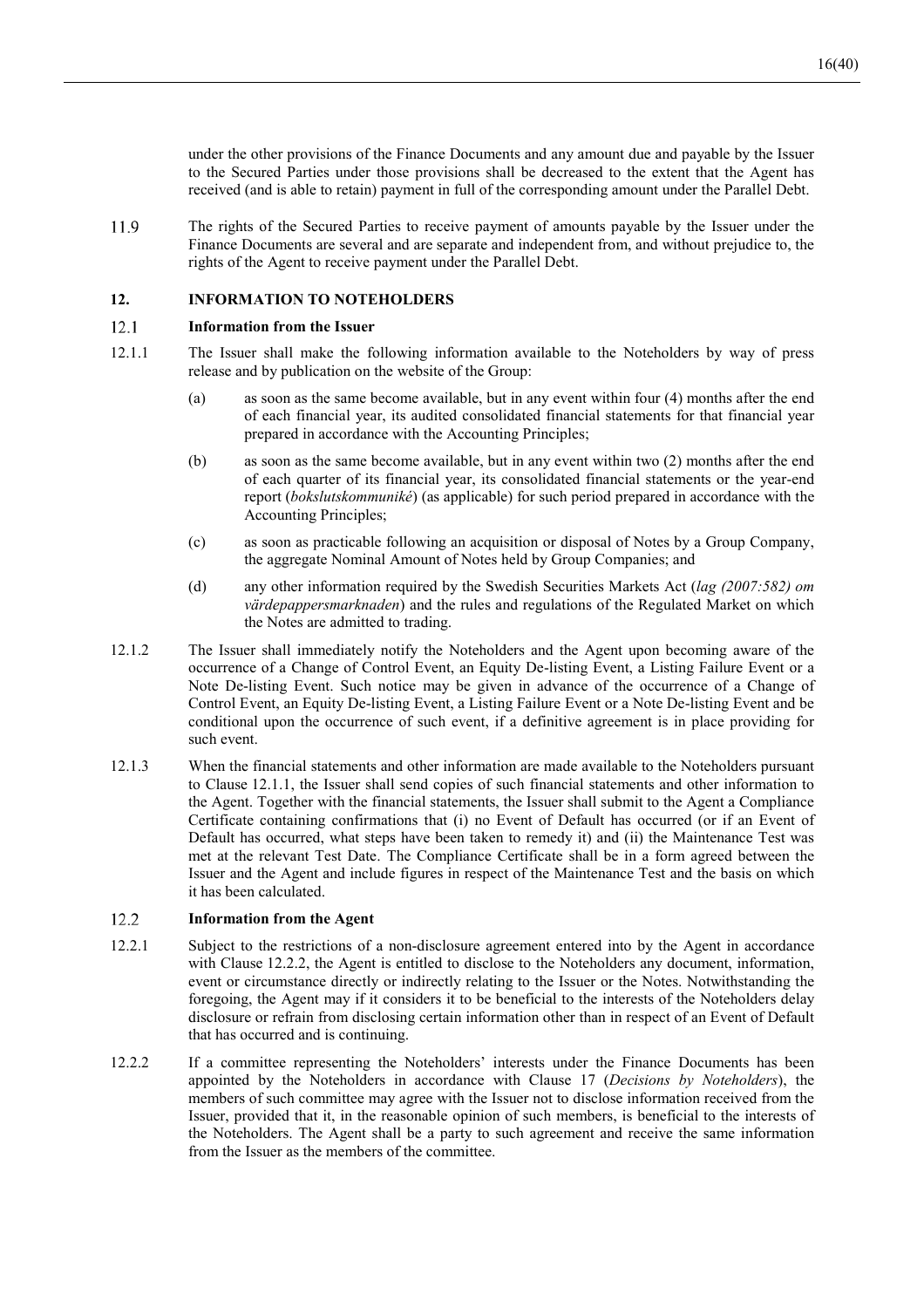#### 12.3 **Information among the Noteholders**

Subject to applicable laws, the Agent shall promptly upon request by a Noteholder forward by post any information from such Noteholder to the Noteholders which relates to the Notes. The Agent may require that the requesting Noteholder reimburses any costs or expenses incurred, or to be incurred, by the Agent in doing so (including a reasonable fee for the work of the Agent) before any such information is distributed.

#### 12.4 **Publication of Finance Documents**

- 12.4.1 The latest version of these Terms and Conditions (including any document amending these Terms and Conditions) shall be available on the websites of the Group and the Agent.
- 12.4.2 The latest versions of the Finance Documents shall be available to the Noteholders at the office of the Agent during normal business hours.

### **13. GENERAL UNDERTAKINGS**

#### 13.1 **Change of business**

The Issuer shall procure that no substantial change is made to the general nature of the business of the Group from that carried on at the Issue Date.

#### 13.2 **Pari passu**

The Issuer shall ensure that its payment obligations under the Notes do and will rank at least *pari passu* with all its other present and future unsecured and unsubordinated claims, except for obligations which are mandatorily preferred by law applying to companies generally.

#### 13.3 **Merger**

The Issuer shall not enter into any amalgamation, demerger, merger or corporate reconstruction, other than where the Issuer is the surviving entity.

#### 13.4 **Disposal of assets**

The Issuer shall not, and shall procure that no Material Group Company will, sell or otherwise dispose of any shares in any Material Group Company or of any substantial assets (including but not limited to material intellectual property rights) or operations to any person not being the Issuer or any of its wholly-owned Group Companies, unless the transaction is carried out at fair market value and on terms and conditions customary for such transaction and provided that it does not have a Material Adverse Effect.

#### 13.5 **Financial Indebtedness**

The Issuer shall not (and shall ensure that no other Group Company will) incur or permit to subsist any Financial Indebtedness, other than Financial Indebtedness that constitutes Permitted Debt.

#### 13.6 **Market Loans**

The Issuer shall not, and shall procure that no other Group Company will, incur any Market Loan provided however that the Issuer has a right to incur Market Loans that constitute Permitted Market Loans.

#### 13.7 **Negative pledge**

- (a) The Issuer shall not (and the Issuer shall ensure that no other Group Company will) create or permit to subsist any Security over any of its assets.
- (b) The Issuer shall not (and the Issuer shall ensure that no other Group Company will):
	- (i) sell, transfer or otherwise dispose of any of its assets on terms whereby they are or may be leased to or re-acquired by any Group Company;
	- (ii) sell, transfer or otherwise dispose of any of its receivables on recourse terms;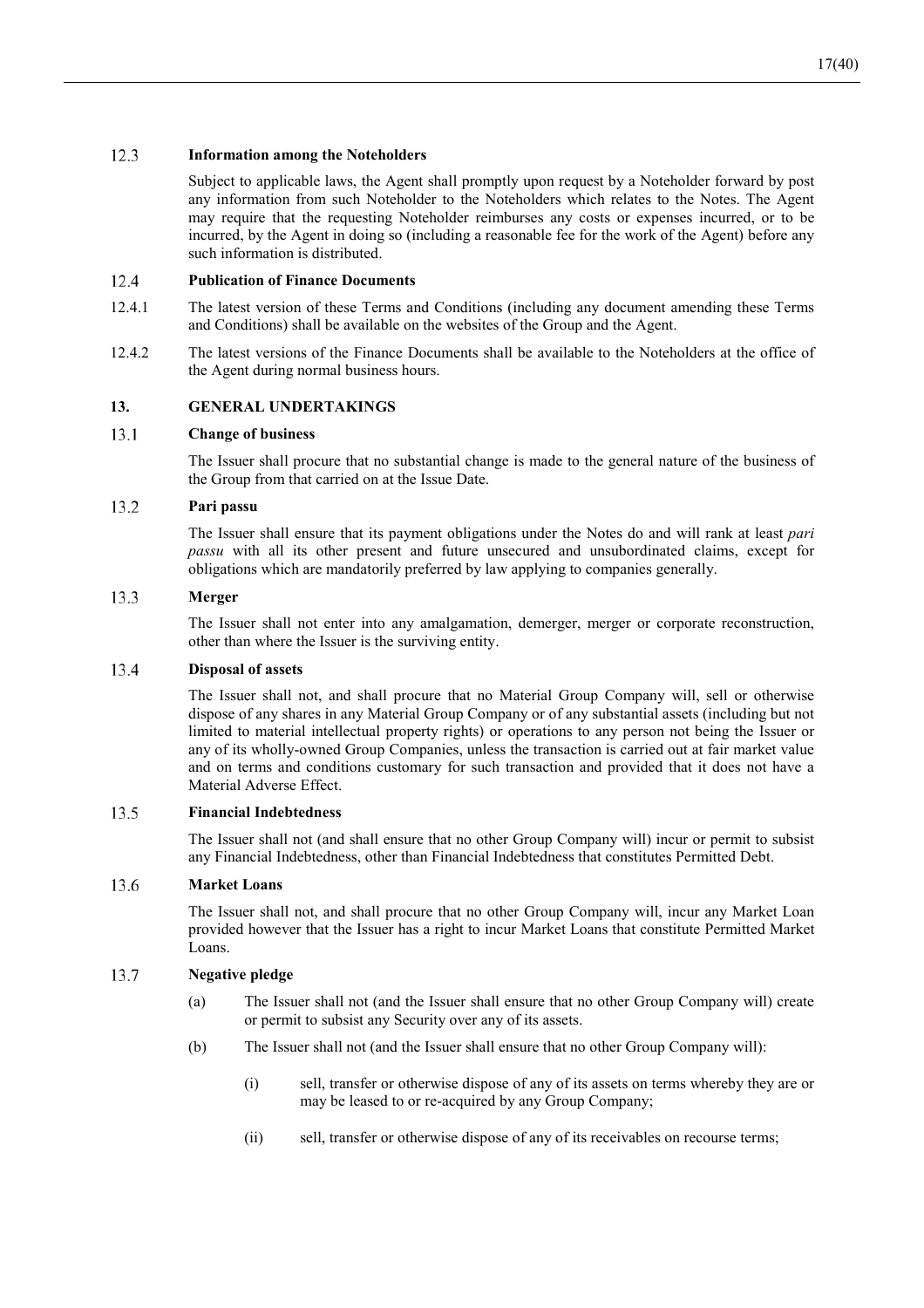- (iii) enter into any arrangement under which money or the benefit of a bank or other account may be applied, set-off or made subject to a combination of accounts; or
- (iv) enter into any other preferential arrangement having a similar effect,

in circumstances where the arrangement or transaction is entered into primarily as a method of raising Financial Indebtedness or of financing the acquisition of an asset,

(each of (i)–(iv) are herein referred to as a "**Quasi-Security**").

(c) Items (a) and (b) do not apply to any Permitted Security.

#### 13.8 **Distributions**

The Issuer shall not, and shall procure that none of its Subsidiaries will:

- (a) pay any dividend on its shares (other than to another Group Company);
- (b) repurchase any of its own shares;
- (c) redeem its share capital or other restricted equity with repayment to shareholders (other than to another Group Company);
- (d) repay, or pay capitalised or accrued interest under, any loan granted to it by a direct or indirect shareholder of the Issuer or an Affiliate of the Issuer that is not a Group Company; or
- (e) make any other similar distribution or transfer of value to a direct or indirect shareholder of the Issuer, or any Affiliate of the Issuer that is not a Group Company.

#### 13.9 **Admission to trading**

- 13.9.1 The Issuer shall use its best efforts to ensure that the Notes are admitted to trading on Nasdaq Stockholm or any other Regulated Market within thirty (30) calendar days after issuance, and remain admitted or, if such admission to trading is not possible to obtain or maintain, admitted to trading on another Regulated Market.
- 13.9.2 Following an admission to trading, the Issuer shall take all actions on its part to maintain the admission as long as any Notes are outstanding, but not longer than up to and including the last day on which the admission reasonably can, pursuant to the then applicable regulations of the Regulated Market and the CSD, subsist.

#### 13.10 **Undertakings relating to the Agency Agreement**

- 13.10.1 The Issuer shall, in accordance with the Agency Agreement:
	- (a) pay fees to the Agent; and
	- (b) indemnify the Agent for costs and expenses.
- 13.10.2 The Issuer and the Agent shall not agree to amend any provisions of the Agency Agreement without the prior consent of the Noteholders if the amendment would be detrimental to the interests of the Noteholders.

#### 13.11 **CSD related undertakings**

The Issuer shall keep the Notes affiliated with a CSD and comply with all applicable CSD Regulations.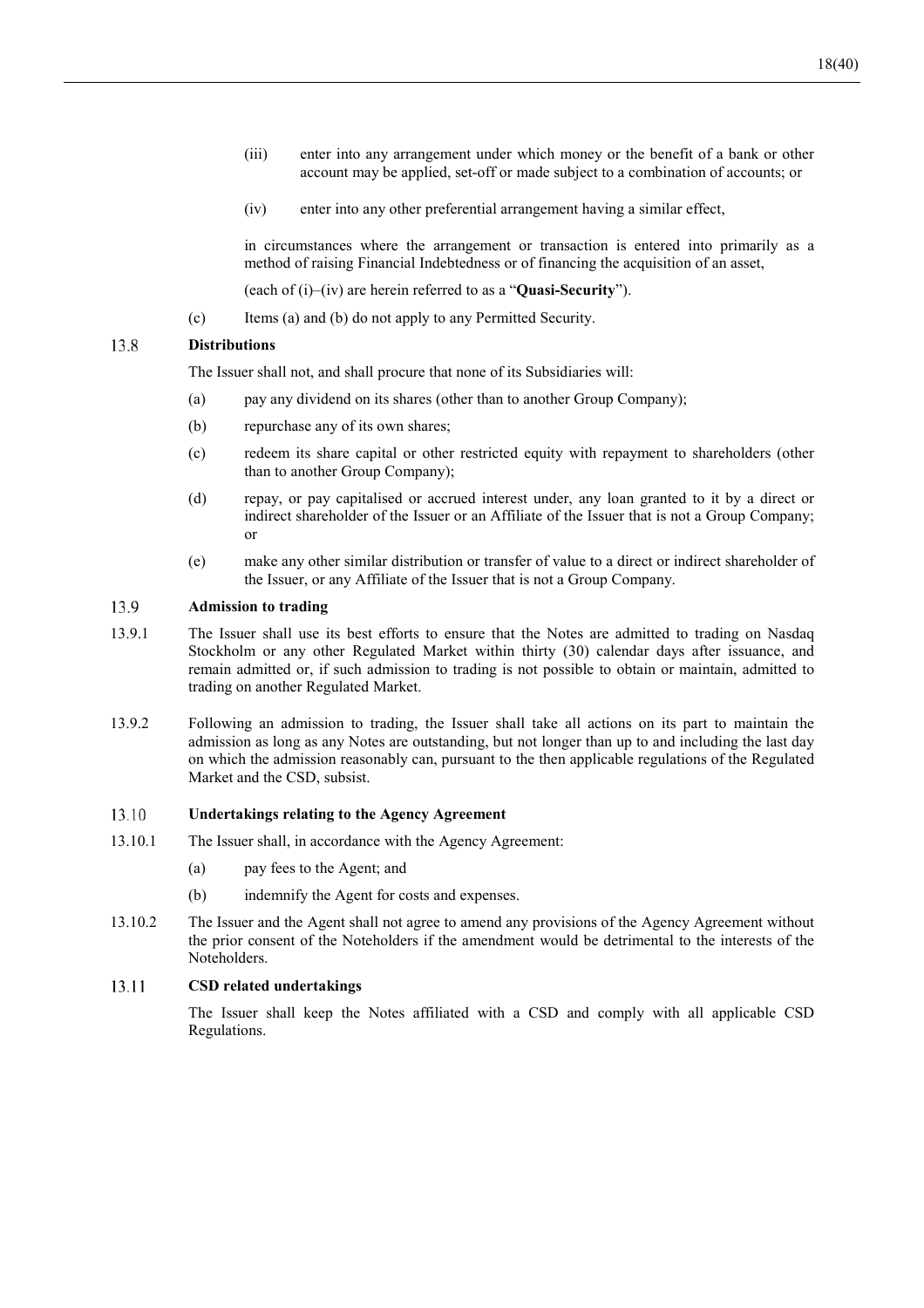### **14. FINANCIAL COVENANT**

#### $14.1$ **Net Debt to EBITDA Ratio**

The Issuer shall ensure that the ratio of Net Debt to EBITDA for each Reference Period ending on a Test Date shall not exceed 3.50:1.

#### 14.2 **Calculation Adjustments**

- 14.2.1 When calculating EBITDA, the Group shall use pro forma figures, meaning that a consolidated company or business acquired or disposed during a Reference Period shall be included or excluded (as the case may be) as if that acquisition or disposal had occurred on the first day of the Reference Period.
- 14.2.2 When calculating EBITDA, all payments made by the Group during a Reference Period related to leases which at the Issue Date are classified as operating leases but which have been reclassified as a balance sheet liability as a consequence of subsequent amendments to the Accounting Principles shall be subtracted from EBITDA (to the extent such payments would have reduced EBITDA should the reclassification not been made) provided that the relevant lease is excluded from Total Interest Bearing Debt.

### **15. ACCELERATION OF THE NOTES**

- 15.1 The Agent is entitled to, and shall following a demand in writing from a Noteholder (or Noteholders) representing at least fifty (50) per cent. of the Adjusted Nominal Amount (such demand may only be validly made by a person who is a Noteholder on the Business Day immediately following the day on which the demand is received by the Agent and shall, if made by several Noteholders, be made by them jointly) or following an instruction given pursuant to Clause 15.5, on behalf of the Noteholders (i) by notice to the Issuer, declare all, but not some only, of the outstanding Notes due and payable together with any other amounts payable under the Finance Documents, immediately or at such later date as the Agent determines, and (ii) exercise any or all of its rights, remedies, powers and discretions under the Finance Documents, if:
	- (a) the Issuer does not pay on the due date any amount payable by it under the Finance Documents, unless the non-payment:
		- (i) is caused by technical or administrative error; and
		- (ii) is remedied within five (5) Business Days from the due date;
	- (b) the Issuer does not comply with any terms of or acts in violation of the Finance Documents to which it is a party (other than those terms referred to in paragraph (a) above), unless the non-compliance:
		- (i) is capable of remedy; and
		- (ii) is remedied within twenty (20) Business Days of the earlier of the Agent giving notice and the Issuer becoming aware of the non-compliance.
	- (c) any Finance Document becomes invalid, ineffective or varied (other than in accordance with the provisions of the Finance Documents), and such invalidity, ineffectiveness or variation has a detrimental effect on the interests of the Noteholders;
	- (d) any corporate action, legal proceedings or other procedure or step other than vexatious or frivolous and as disputed in good faith and discharged within twenty (20) Business Days is taken in relation to:
		- (i) the suspension of payments, a moratorium of any indebtedness, winding-up, dissolution, administration or reorganisation of the Issuer;
		- (ii) a composition, compromise, assignment or arrangement with any creditor of the Issuer, other than the Secured Parties; or
		- (iii) the appointment of a liquidator, administrator or other similar officer in respect of the Issuer or any of its assets.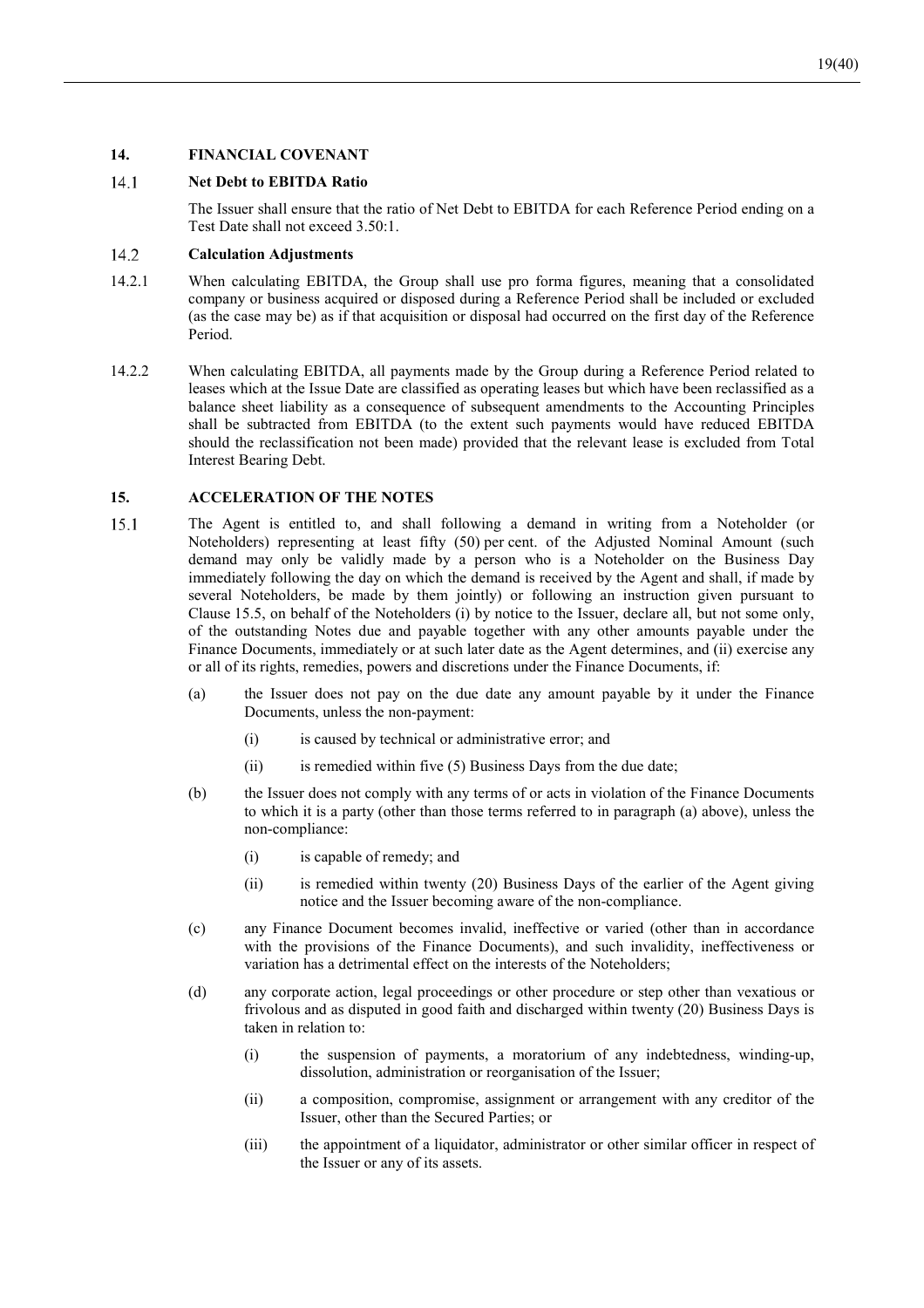- (e) any Material Group Company is, or is deemed for the purposes of any applicable law to be, Insolvent;
- (f) any attachment, sequestration, distress or execution, or any analogous process in any jurisdiction, affects any asset of a Material Group Company and is not discharged within twenty (20) Business Days, unless such process is disputed in good faith by appropriate means; or
- (g) any Financial Indebtedness of a Group Company is not paid when due nor within any originally applicable grace period, or is declared to be or otherwise becomes due and payable prior to its specified maturity as a result of an event of default (however described), and the obligation to pay is not disputed in good faith and with appropriate means, provided that no Event of Default will occur if the aggregate amount of Financial Indebtedness or commitment for Financial Indebtedness referred to herein is less than SEK 10,000,000.
- 15.2 The Agent may not accelerate the Notes in accordance with Clause 15.1 by reference to a specific Event of Default if it is no longer continuing or if it has been decided, on a Noteholders Meeting or by way of a Written Procedure, to waive such Event of Default (temporarily or permanently).
- 15.3 The Issuer shall immediately notify the Agent (with full particulars) upon becoming aware of the occurrence of any event or circumstance which constitutes an Event of Default, or any event or circumstance which would (with the expiry of a grace period, the giving of notice, the making of any determination or any combination of any of the foregoing) constitute an Event of Default, and shall provide the Agent with such further information as it may reasonably request in writing following receipt of such notice. Should the Agent not receive such information, the Agent is entitled to assume that no such event or circumstance exists or can be expected to occur, provided that the Agent does not have actual knowledge of such event or circumstance.
- 15.4 The Agent shall notify the Noteholders of an Event of Default within five (5) Business Days of the date on which the Agent received actual knowledge of that an Event of Default has occurred and is continuing. The Agent shall, within twenty (20) Business Days of the date on which the Agent received actual knowledge of that an Event of Default has occurred and is continuing, decide if the Notes shall be so accelerated. If the Agent decides not to accelerate the Notes, the Agent shall promptly seek instructions from the Noteholders in accordance with Clause 17 (*Decisions by Noteholders*). The Agent shall always be entitled to take the time necessary to consider whether an occurred event constitutes an Event of Default.
- 15.5 If the Noteholders instruct the Agent to accelerate the Notes, the Agent shall promptly declare the Notes due and payable and take such actions as may, in the opinion of the Agent, be necessary or desirable to enforce the rights of the Noteholders under the Finance Documents, unless the relevant Event of Default is no longer continuing.
- 15.6 If the right to accelerate the Notes is based upon a decision of a court of law, an arbitrational tribunal or a government authority, it is not necessary that the decision has become enforceable under any applicable law or that the period of appeal has expired in order for cause of acceleration to be deemed to exist.
- 15.7 In the event of an acceleration of the Notes in accordance with this Clause 15, the Issuer shall redeem all Notes at an amount:
	- (a) if the acceleration of the Notes occurs prior to the First Call Date, equal to the amount specified in paragraph (a) of Clause 10.3 (*Voluntary total redemption (call option)*); or
	- (b) if the acceleration of the Notes occurs on or after the First Call Date, equal to the redemption amount specified in Clause 10.3 (*Voluntary total redemption (call option)*), as applicable considering when the acceleration occurs.

### **16. DISTRIBUTION OF PROCEEDS**

16.1 All payments by the Issuer relating to the Notes following an acceleration of the Notes in accordance with Clause 15 (*Acceleration of the Notes*) and any proceeds received from an enforcement of the Transaction Security shall be distributed in the following order of priority, in accordance with the instructions of the Agent: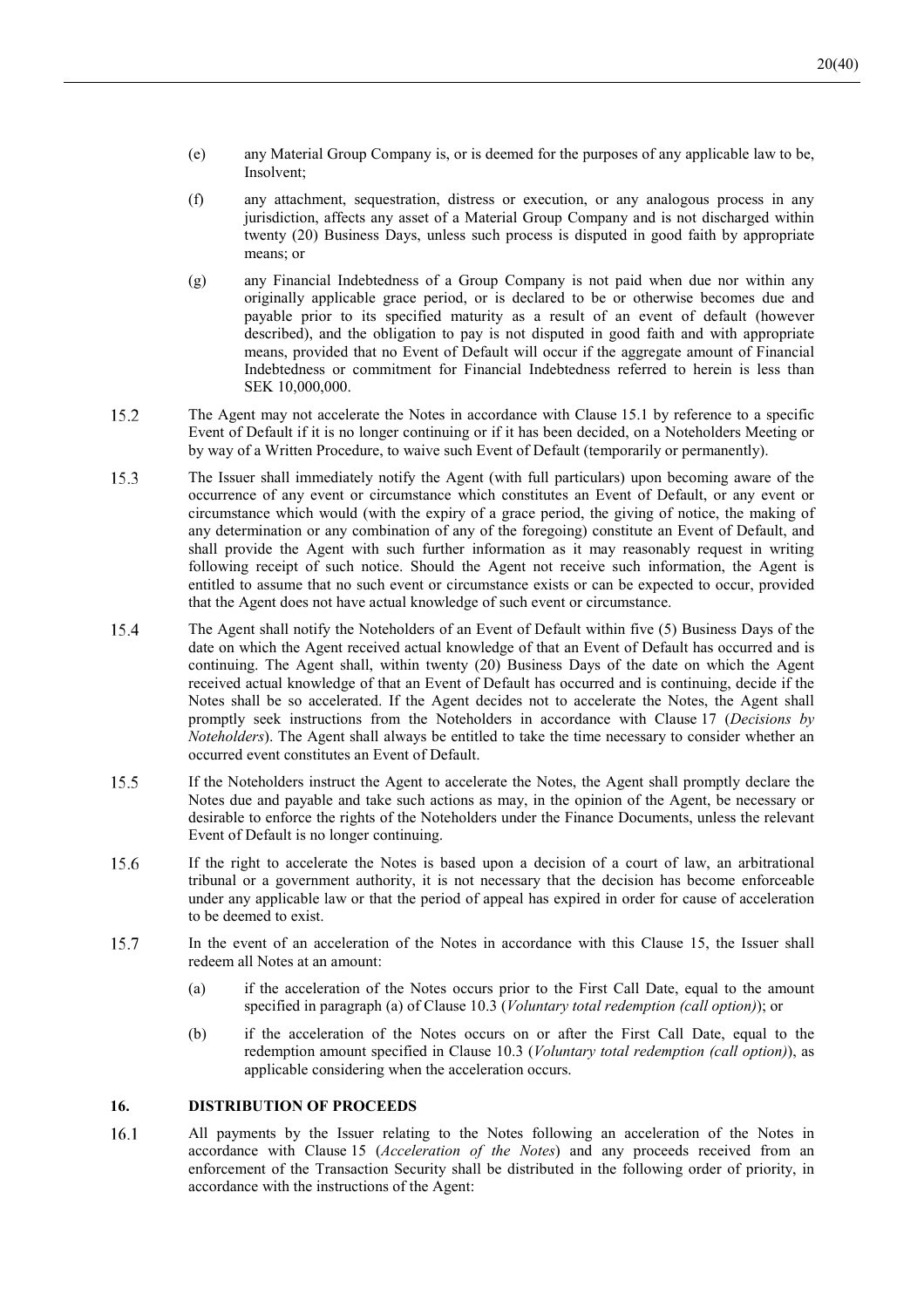- (a) *first*, in or towards payment *pro rata* of (i) all unpaid fees, costs, expenses and indemnities payable by the Issuer to the Agent, (ii) other costs, expenses and indemnities relating to the acceleration of the Notes or the protection of the Noteholders' rights as may have been incurred by the Agent, (iii) any costs incurred by the Agent for external experts that have not been reimbursed by the Issuer in accordance with Clause 21.2.7, and (iv) any costs and expenses incurred by the Agent in relation to a Noteholders' Meeting or a Written Procedure that have not been reimbursed by the Issuer in accordance with Clause 17.15, together with default interest in accordance with Clause 9.4 on any such amount calculated from the date it was due to be paid or reimbursed by the Issuer;
- (b) *secondly*, in or towards payment *pro rata* of accrued but unpaid Interest under the Notes (Interest due on an earlier Interest Payment Date to be paid before any Interest due on a later Interest Payment Date);
- (c) *thirdly*, in or towards payment *pro rata* of any unpaid principal under the Notes; and
- (d) *fourthly*, in or towards payment *pro rata* of any other costs or outstanding amounts unpaid under the Finance Documents, including default interest in accordance with Clause 9.4 on delayed payments of Interest and repayments of principal under the Notes.

Any excess funds after the application of proceeds in accordance with paragraphs (a) to (d)above shall be paid to the Issuer.

- 16.2 If a Noteholder or another party has paid any fees, costs, expenses or indemnities referred to in Clause 16.1(a), such Noteholder or other party shall be entitled to reimbursement by way of a corresponding distribution in accordance with Clause 16.1(a).
- 16.3 Funds that the Agent receives (directly or indirectly) in connection with the acceleration of the Notes or the enforcement of the Transaction Security constitute escrow funds (*redovisningsmedel*) and must be held on a separate interest-bearing account on behalf of the Noteholders and the other interested parties. The Agent shall arrange for payments of such funds in accordance with this Clause 16 as soon as reasonably practicable.
- 16.4 If the Issuer or the Agent shall make any payment under this Clause 16, the Issuer or the Agent, as applicable, shall notify the Noteholders of any such payment at least fifteen (15) Business Days before the payment is made. The Notice from the Issuer shall specify the Redemption Date and also the Record Date on which a person shall be registered as a Noteholder to receive the amounts due on such Redemption Date. Notwithstanding the foregoing, for any Interest due but unpaid the Record Date specified in Clause 8.1 shall apply.

### **17. DECISIONS BY NOTEHOLDERS**

- A request by the Agent for a decision by the Noteholders on a matter relating to the Finance 17.1 Documents shall (at the option of the Agent) be dealt with at a Noteholders' Meeting or by way of a Written Procedure.
- 17.2 Any request from the Issuer or a Noteholder (or Noteholders) representing at least ten (10) per cent. of the Adjusted Nominal Amount (such request may only be validly made by a person who is a Noteholder on the Business Day immediately following the day on which the request is received by the Agent and shall, if made by several Noteholders, be made by them jointly) for a decision by the Noteholders on a matter relating to the Finance Documents shall be directed to the Agent and dealt with at a Noteholders' Meeting or by way a Written Procedure, as determined by the Agent. The person requesting the decision may suggest the form for decision making, but if it is in the Agent's opinion more appropriate that a matter is dealt with at a Noteholders' Meeting than by way of a Written Procedure, it shall be dealt with at a Noteholders' Meeting.
- 17.3 The Agent may refrain from convening a Noteholders' Meeting or instigating a Written Procedure if (i) the suggested decision must be approved by any person in addition to the Noteholders and such person has informed the Agent that an approval will not be given, or (ii) the suggested decision is not in accordance with applicable laws.
- 17.4 Should the Agent not convene a Noteholders' Meeting or instigate a Written Procedure in accordance with these Terms and Conditions, without Clause 17.3 being applicable, the Issuer or the Noteholder(s) requesting a decision by the Noteholders may convene such Noteholders' Meeting or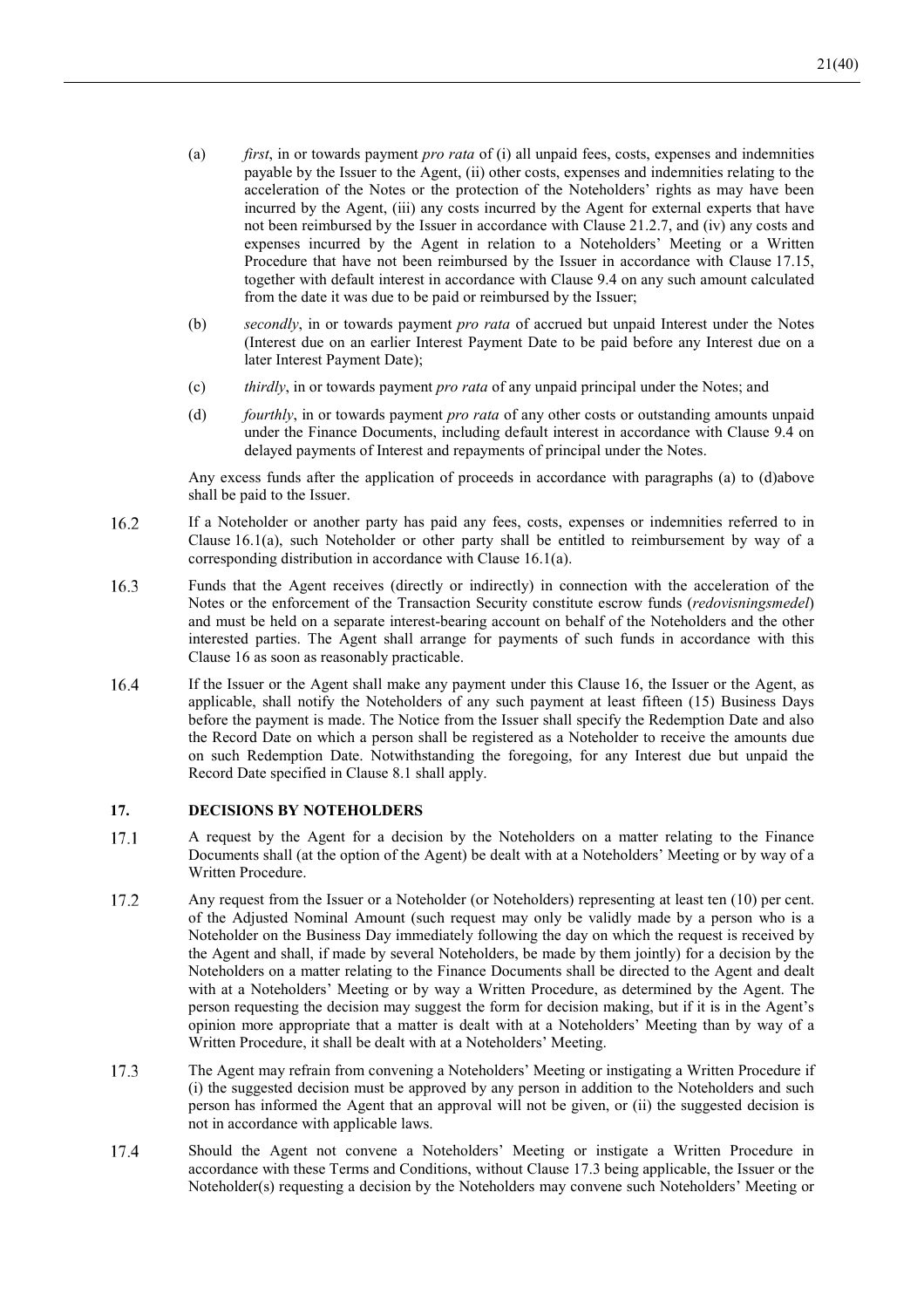instigate such Written Procedure, as the case may be, instead. The Issuer or the Issuing Agent shall upon request provide the Issuer or the convening Noteholder(s) with the information available in the Debt Register in order to convene and hold the Noteholders' Meeting or instigate and carry out the Written Procedure, as the case may be.

- 17.5 Should the Issuer want to replace the Agent, it may (i) convene a Noteholders' Meeting in accordance with Clause 18.1 or (ii) instigate a Written Procedure by sending communication in accordance with Clause 19.1, in both cases with a copy to the Agent. After a request from the Noteholders pursuant to Clause 21.4.3, the Issuer shall no later than ten (10) Business Days after receipt of such request (or such later date as may be necessary for technical or administrative reasons) convene a Noteholders' Meeting in accordance with Clause 18.1. The Issuer shall inform the Agent before a notice for a Noteholders' Meeting or communication relating to a Written Procedure where the Agent is proposed to be replaced is sent and shall, on the request of the Agent, append information from the Agent together with the a notice or the communication.
- 17.6 Only a Noteholder, or a person who has been provided with a power of attorney or other proof of authorisation pursuant to Clause 7 (*Right to act on behalf of a Noteholder*) from a Noteholder:
	- (a) on the Business Day specified in the notice pursuant to Clause 18.2, in respect of a Noteholders' Meeting, or
	- (b) on the Business Day specified in the communication pursuant to Clause 19.2, in respect of a Written Procedure,

may exercise voting rights as a Noteholder at such Noteholders' Meeting or in such Written Procedure, provided that the relevant Notes are included in the Adjusted Nominal Amount. Such Business Day specified pursuant to paragraph (a) or (b) above must fall no earlier than one (1) Business Day after the effective date of the notice or communication, as the case may be.

- 17.7 The following matters shall require the consent of Noteholders representing at least seventy-five (75) per cent. of the Adjusted Nominal Amount for which Noteholders are voting at a Noteholders' Meeting or for which Noteholders reply in a Written Procedure in accordance with the instructions given pursuant to Clause 19.2:
	- (a) a change to the terms of any of Clause 2.1, and Clauses 2.4 to 2.6;
	- (b) a reduction of the premium payable upon the redemption or repurchase of any Note pursuant to Clause 10 (*Redemption and repurchase of the Notes*);
	- (c) a change to the Interest Rate or the Nominal Amount;
	- (d) a change to the terms for the distribution of proceeds set out in Clause 16 (*Distribution of proceeds*);
	- (e) a change to the terms dealing with the requirements for Noteholders' consent set out in this Clause 17;
	- (f) a change of issuer, an extension of the tenor of the Notes or any delay of the due date for payment of any principal or interest on the Notes;
	- (g) a release of the Transaction Security, except in accordance with the terms of the Finance Documents;
	- (h) a mandatory exchange of the Notes for other securities; and
	- (i) early redemption of the Notes, other than upon an acceleration of the Notes pursuant to Clause 15 (*Acceleration of the Notes*) or as otherwise permitted or required by these Terms and Conditions.
- 17.8 Any matter not covered by Clause 17.7 shall require the consent of Noteholders representing more than fifty (50) per cent. of the Adjusted Nominal Amount for which Noteholders are voting at a Noteholders' Meeting or for which Noteholders reply in a Written Procedure in accordance with the instructions given pursuant to Clause 19.2. This includes, but is not limited to, any amendment to, or waiver of, the terms of any Finance Document that does not require a higher majority (other than an amendment permitted pursuant to Clause 20.1(a) or (b)), an acceleration of the Notes or the enforcement of any Transaction Security.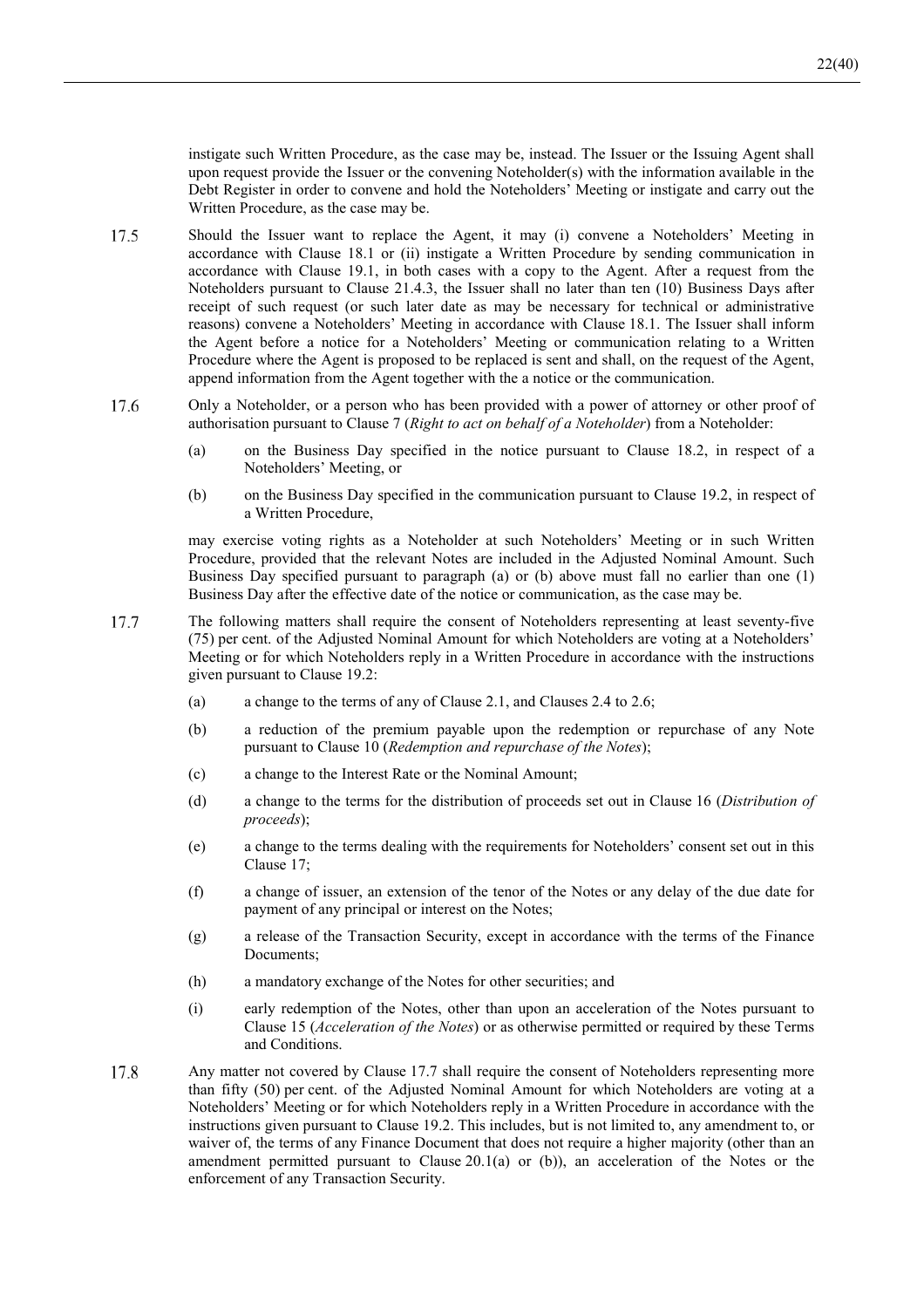- 17.9 Quorum at a Noteholders' Meeting or in respect of a Written Procedure only exists if a Noteholder (or Noteholders) representing at least fifty (50) per cent. of the Adjusted Nominal Amount in case of a matter pursuant to Clause 17.7, and otherwise twenty (20) per cent. of the Adjusted Nominal Amount:
	- (a) if at a Noteholders' Meeting, attend the meeting in person or by telephone conference (or appear through duly authorised representatives); or
	- (b) if in respect of a Written Procedure, reply to the request.

If a quorum exists for some but not all of the matters to be dealt with at a Noteholders' Meeting or by a Written Procedure, decisions may be taken in the matters for which a quorum exists.

- 17.10 If a quorum does not exist at a Noteholders' Meeting or in respect of a Written Procedure, the Agent or the Issuer shall convene a second Noteholders' Meeting (in accordance with Clause 18.1) or initiate a second Written Procedure (in accordance with Clause 19.1), as the case may be, provided that the person(s) who initiated the procedure for Noteholders' consent has confirmed that the relevant proposal is not withdrawn. For the purposes of a second Noteholders' Meeting or second Written Procedure pursuant to this Clause 17.10, the date of request of the second Noteholders' Meeting pursuant to Clause 18.1 or second Written Procedure pursuant to Clause 19.1, as the case may be, shall be deemed to be the relevant date when the quorum did not exist. The quorum requirement in Clause 17.9 shall not apply to such second Noteholders' Meeting or Written Procedure.
- 17.11 Any decision which extends or increases the obligations of the Issuer or the Agent, or limits, reduces or extinguishes the rights or benefits of the Issuer or the Agent, under the Finance Documents shall be subject to the Issuer's or the Agent's consent, as applicable.
- 17.12 A Noteholder holding more than one Note need not use all its votes or cast all the votes to which it is entitled in the same way and may in its discretion use or cast some of its votes only.
- The Issuer may not, directly or indirectly, pay or cause to be paid any consideration to or for the 17.13 benefit of any Noteholder for or as inducement to any consent under these Terms and Conditions, unless such consideration is offered to all Noteholders that consent at the relevant Noteholders' Meeting or in a Written Procedure within the time period stipulated for the consideration to be payable or the time period for replies in the Written Procedure, as the case may be.
- 17.14 A matter decided at a duly convened and held Noteholders' Meeting or by way of Written Procedure is binding on all Noteholders, irrespective of them being present or represented at the Noteholders' Meeting or responding in the Written Procedure. The Noteholders that have not adopted or voted for a decision shall not be liable for any damages that this may cause other Noteholders.
- 17.15 All costs and expenses incurred by the Issuer or the Agent for the purpose of convening a Noteholders' Meeting or for the purpose of carrying out a Written Procedure, including reasonable fees to the Agent, shall be paid by the Issuer.
- If a decision is to be taken by the Noteholders on a matter relating to the Finance Documents, the 17.16 Issuer shall promptly at the request of the Agent provide the Agent with a certificate specifying the number of Notes owned by Group Companies or (to the knowledge of the Issuer) Affiliates, irrespective of whether such person is directly registered as owner of such Notes. The Agent shall not be responsible for the accuracy of such certificate or otherwise be responsible for determining whether a Note is owned by a Group Company or an Affiliate.
- 17.17 Information about decisions taken at a Noteholders' Meeting or by way of a Written Procedure shall promptly be published on the websites of the Group and the Agent, provided that a failure to do so shall not invalidate any decision made or voting result achieved. The minutes from the relevant Noteholders' Meeting or Written Procedure shall at the request of a Noteholder be sent to it by the Issuer or the Agent, as applicable.

### **18. NOTEHOLDERS' MEETING**

18.1 The Agent shall convene a Noteholders' Meeting as soon as practicable and in any event no later than ten (10) Business Days after receipt of a valid request from the Issuer or the Noteholder(s) (or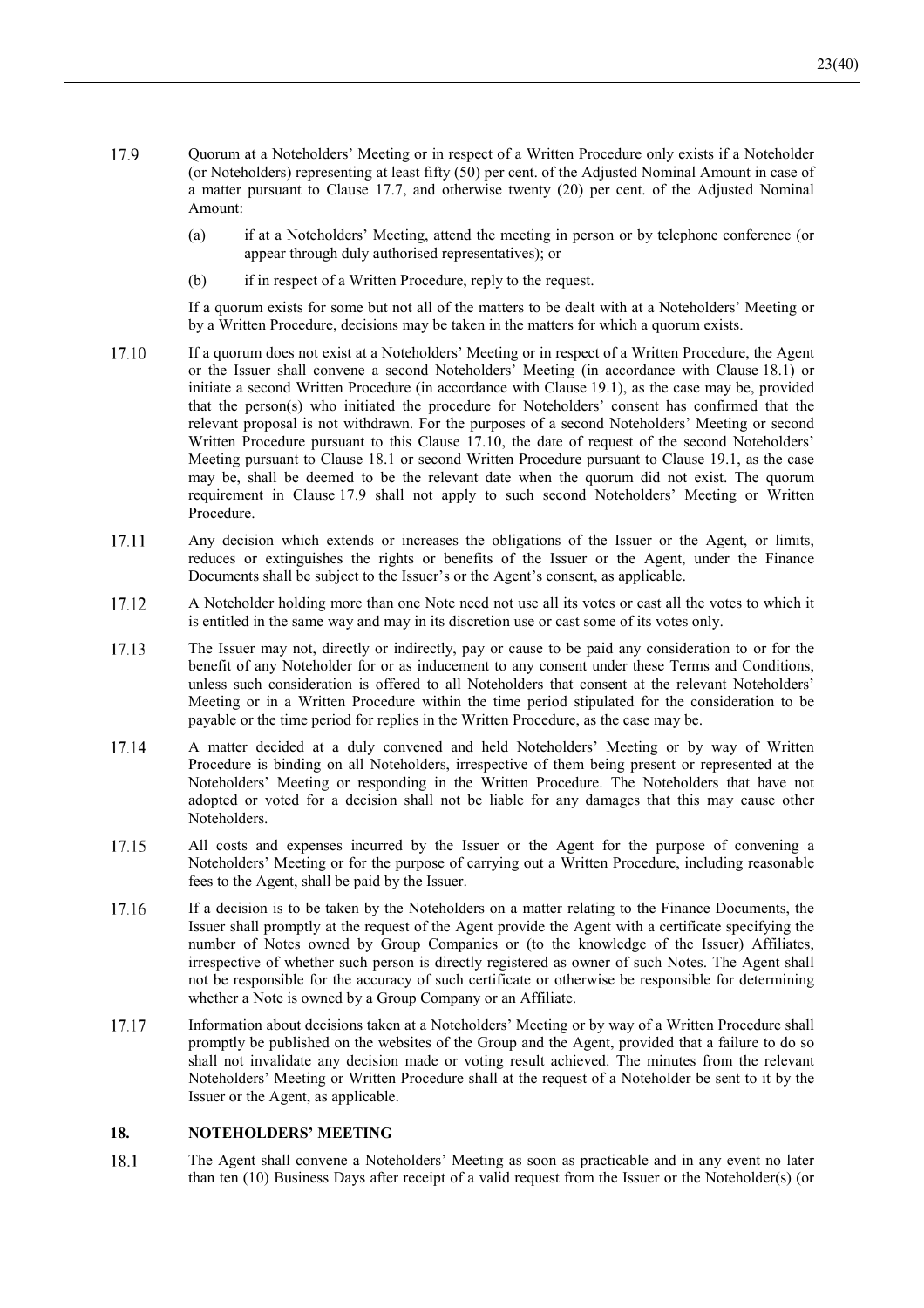such later date as may be necessary for technical or administrative reasons) by sending a notice thereof to each person who is registered as a Noteholder on a date selected by the Agent which falls no more than five (5) Business Days prior to the date on which the notice is sent.

- 18.2 The notice pursuant to Clause 18.1 shall include (i) time for the meeting, (ii) place for the meeting, (iii) agenda for the meeting (including each request for a decision by the Noteholders), (iv) the day on which a person must be Noteholder in order to exercise Noteholders' rights at the Noteholders' Meeting, and (v) a form of power of attorney. Only matters that have been included in the notice may be resolved upon at the Noteholders' Meeting. Should prior notification by the Noteholders be required in order to attend the Noteholders' Meeting, such requirement shall be included in the notice.
- 18.3 The Noteholders' Meeting shall be held no earlier than ten (10) Business Days and no later than thirty (30) Business Days after the effective date of the notice.
- 18.4 Without amending or varying these Terms and Conditions, the Agent may prescribe such further regulations regarding the convening and holding of a Noteholders' Meeting as the Agent may deem appropriate. Such regulations may include a possibility for Noteholders to vote without attending the meeting in person.

### **19. WRITTEN PROCEDURE**

- 19.1 The Agent shall instigate a Written Procedure as soon as practicable and in any event no later than ten (10) Business Days after receipt of a valid request from the Issuer or the Noteholder(s) (or such later date as may be necessary for technical or administrative reasons) by sending a communication to each person who is registered as a Noteholder on a date selected by the Agent which falls no more than five (5) Business Days prior to the date on which the communication is sent.
- 19.2 A communication pursuant to Clause 19.1 shall include (i) each request for a decision by the Noteholders, (ii) a description of the reasons for each request, (iii) a specification of the Business Day on which a person must be registered as a Noteholder in order to be entitled to exercise voting rights, (iv) instructions and directions on where to receive a form for replying to the request (such form to include an option to vote yes or no for each request) as well as a form of power of attorney, and (v) the stipulated time period within which the Noteholder must reply to the request (such time period to last at least ten (10) Business Days and not longer than thirty (30) Business Days from the effective date of the communication pursuant to Clause 19.1). If the voting is to be made electronically, instructions for such voting shall be included in the communication.
- 19.3 When consents from Noteholders representing the requisite majority of the total Adjusted Nominal Amount pursuant to Clauses 17.7 and 17.8 have been received in a Written Procedure, the relevant decision shall be deemed to be adopted pursuant to Clauses 17.7 or 17.8, as the case may be, even if the time period for replies in the Written Procedure has not yet expired.

### **20. AMENDMENTS AND WAIVERS**

- 20.1 The Issuer and the Agent (acting on behalf of the Noteholders) may agree to amend the Finance Documents or waive any provision in a Finance Document, provided that:
	- (a) such amendment or waiver is not detrimental to the interest of the Noteholders as a group, or is made solely for the purpose of rectifying obvious errors and mistakes;
	- (b) such amendment or waiver is required by applicable regulation, a court ruling or a decision by a relevant authority; or
	- (c) such amendment or waiver has been duly approved by the Noteholders in accordance with Clause 17 (*Decisions by Noteholders*).
- 20.2 The consent of the Noteholders is not necessary to approve the particular form of any amendment to the Finance Documents. It is sufficient if such consent approves the substance of the amendment.
- The Agent shall promptly notify the Noteholders of any amendments or waivers made in accordance 20.3 with Clause 20.1, setting out the date from which the amendment or waiver will be effective, and ensure that any amendments to the Finance Documents are published in the manner stipulated in Clause 12.4 (*Publication of Finance Documents*). The Issuer shall ensure that any amendments to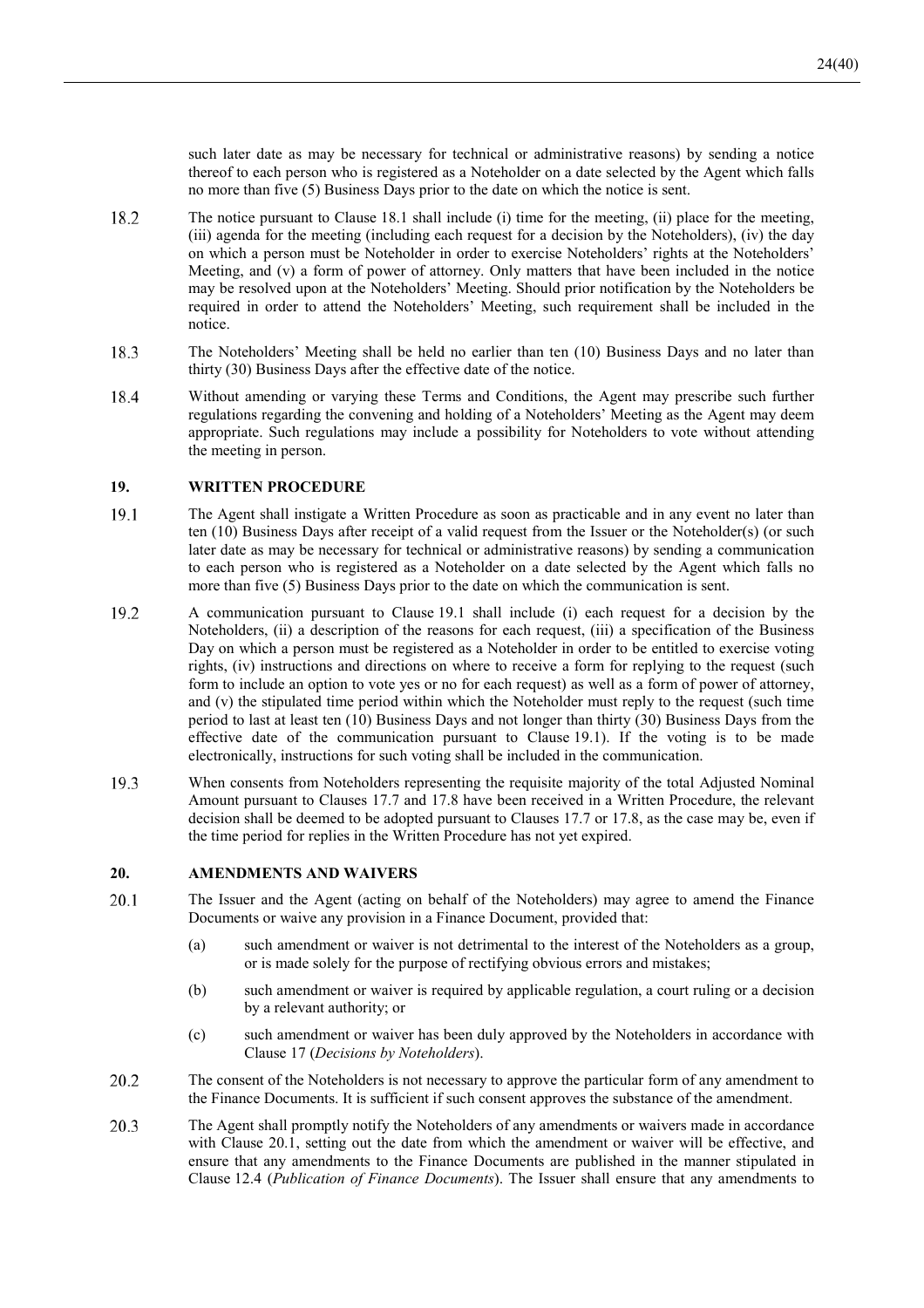the Finance Documents are duly registered with the CSD and each other relevant organisation or authority.

20.4 An amendment to the Finance Documents shall take effect on the date determined by the Noteholders Meeting, in the Written Procedure or by the Agent, as the case may be.

### **21. APPOINTMENT AND REPLACEMENT OF THE AGENT**

#### 21.1 **Appointment of the Agent**

- 21.1.1 By subscribing for Notes, each initial Noteholder appoints the Agent to act as its agent in all matters relating to the Notes and the Finance Documents, and authorises the Agent to act on its behalf (without first having to obtain its consent, unless such consent is specifically required by these Terms and Conditions) in any legal or arbitration proceedings relating to the Notes held by such Noteholder, including the winding-up, dissolution, liquidation, company reorganisation (*företagsrekonstruktion*) or bankruptcy (*konkurs*) (or its equivalent in any other jurisdiction) of the Issuer and any legal or arbitration proceeding relating to the perfection, preservation, protection or enforcement of the Transaction Security. By acquiring Notes, each subsequent Noteholder confirms such appointment and authorisation for the Agent to act on its behalf.
- 21.1.2 Each Noteholder shall immediately upon request provide the Agent with any such documents, including a written power of attorney (in form and substance satisfactory to the Agent), that the Agent deems necessary for the purpose of exercising its rights and/or carrying out its duties under the Finance Documents. The Agent is under no obligation to represent a Noteholder which does not comply with such request.
- 21.1.3 The Issuer shall promptly upon request provide the Agent with any documents and other assistance (in form and substance satisfactory to the Agent), that the Agent deems necessary for the purpose of exercising its rights and/or carrying out its duties under the Finance Documents.
- 21.1.4 The Agent is entitled to fees for its work and to be indemnified for costs, losses and liabilities on the terms set out in the Finance Documents and the Agency Agreement and the Agent's obligations as Agent under the Finance Documents are conditioned upon the due payment of such fees and indemnifications.
- 21.1.5 The Agent may act as agent or trustee for several issues of securities issued by or relating to the Issuer and other Group Companies notwithstanding potential conflicts of interest.

#### 21.2 **Duties of the Agent**

- 21.2.1 The Agent shall represent the Noteholders in accordance with the Finance Documents, including, *inter alia*, holding applicable Transaction Security pursuant to the Security Documents on behalf of the Noteholders and, where relevant, enforcing the Transaction Security on behalf of the Noteholders. Except as specified in Clause 4 (*Conditions for disbursement*), the Agent is not responsible for the execution or enforceability of the Finance Documents or the perfection of the Transaction Security.
- 21.2.2 When acting in accordance with the Finance Documents, the Agent is always acting with binding effect on behalf of the Noteholders. The Agent shall act in the best interest of the Noteholders as a group and carry out its duties under the Finance Documents in a reasonable, proficient and professional manner, with reasonable care and skill.
- 21.2.3 The Agent's duties under the Finance Documents are solely mechanical and administrative in nature and the Agent only acts in accordance with the Finance Documents and upon instructions from the Noteholders, unless otherwise set out in the Finance Documents. In particular, the Agent is not acting as an advisor (whether legal, financial or otherwise) to the Noteholders or any other Person.
- 21.2.4 The Agent is not obligated to assess or monitor the financial condition of the Issuer or compliance by the Issuer of the terms of the Finance Documents unless to the extent expressly set out in the Finance Documents, or to take any steps to ascertain whether any Event of Default (or any event that may lead to an Event of Default) has occurred. Until it has actual knowledge to the contrary, the Agent is entitled to assume that no Event of Default (or any event that may lead to an Event of Default) has occurred.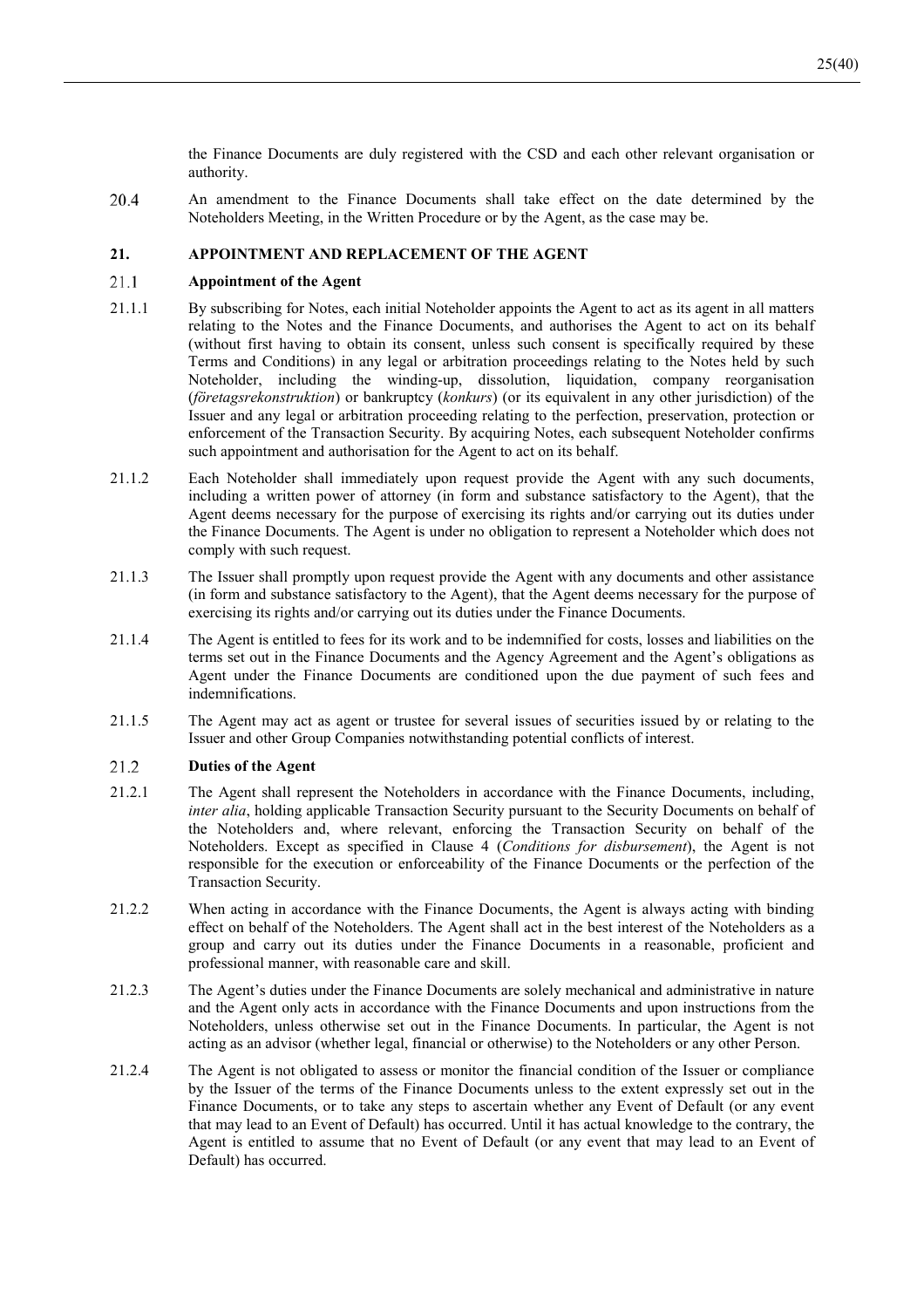- 21.2.5 The Agent is entitled to delegate its duties to other professional parties, but the Agent shall remain liable for the actions of such parties under the Finance Documents.
- 21.2.6 The Agent shall treat all Noteholders equally and, when acting pursuant to the Finance Documents, act with regard only to the interests of the Noteholders and shall not be required to have regard to the interests or to act upon or comply with any direction or request of any other person, other than as explicitly stated in the Finance Documents.
- 21.2.7 The Agent is entitled to engage external experts when carrying out its duties under the Finance Documents. The Issuer shall on demand by the Agent pay all costs for external experts engaged after the occurrence of an Event of Default, or for the purpose of investigating or considering (i) an event or circumstance which the Agent reasonably believes is or may lead to an Event of Default or (ii) a matter relating to the Issuer or the Transaction Security which the Agent reasonably believes may be detrimental to the interests of the Noteholders under the Finance Documents. Any compensation for damages or other recoveries received by the Agent from external experts engaged by it for the purpose of carrying out its duties under the Finance Documents shall be distributed in accordance with Clause 16 (*Distribution of proceeds*).
- 21.2.8 The Agent shall, as applicable, enter into agreements with the CSD, and comply with such agreement and the CSD Regulations applicable to the Agent, as may be necessary in order for the Agent to carry out its duties under the Finance Documents.
- 21.2.9 Notwithstanding any other provision of the Finance Documents to the contrary, the Agent is not obliged to do or omit to do anything if it would or might in its reasonable opinion constitute a breach of any law or regulation.
- 21.2.10 If in the Agent's reasonable opinion the cost, loss or liability which it may incur (including reasonable fees to the Agent) in complying with instructions of the Noteholders, or taking any action at its own initiative, will not be covered by the Issuer, the Agent may refrain from acting in accordance with such instructions, or taking such action, until it has received such funding or indemnities (or adequate Security has been provided therefore) as it may reasonably require.
- 21.2.11 The Agent shall give a notice to the Noteholders (i) before it ceases to perform its obligations under the Finance Documents by reason of the non-payment by the Issuer of any fee or indemnity due to the Agent under the Finance Documents or the Agency Agreement or (ii) if it refrains from acting for any reason described in Clause 21.2.10.

#### 21.3 **Limited liability for the Agent**

- 21.3.1 The Agent will not be liable to the Noteholders for damage or loss caused by any action taken or omitted by it under or in connection with any Finance Document, unless directly caused by its negligence or wilful misconduct. The Agent shall never be responsible for indirect loss.
- 21.3.2 The Agent shall not be considered to have acted negligently if it has acted in accordance with advice from or opinions of reputable external experts engaged by the Agent or if the Agent has acted with reasonable care in a situation when the Agent considers that it is detrimental to the interests of the Noteholders to delay the action in order to first obtain instructions from the Noteholders.
- 21.3.3 The Agent shall not be liable for any delay (or any related consequences) in crediting an account with an amount required pursuant to the Finance Documents to be paid by the Agent to the Noteholders, provided that the Agent has taken all necessary steps as soon as reasonably practicable to comply with the regulations or operating procedures of any recognised clearing or settlement system used by the Agent for that purpose.
- 21.3.4 The Agent shall have no liability to the Noteholders for damage caused by the Agent acting in accordance with instructions of the Noteholders given in accordance with Clause 17 (*Decisions by Noteholders*) or a demand by Noteholders given pursuant to Clause 15.1.
- 21.3.5 Any liability towards the Issuer which is incurred by the Agent in acting under, or in relation to, the Finance Documents shall not be subject to set-off against the obligations of the Issuer to the Noteholders under the Finance Documents.
- 21.3.6 The Agent is not liable for information provided to the Noteholders by or on behalf of the Issuer or any other Person.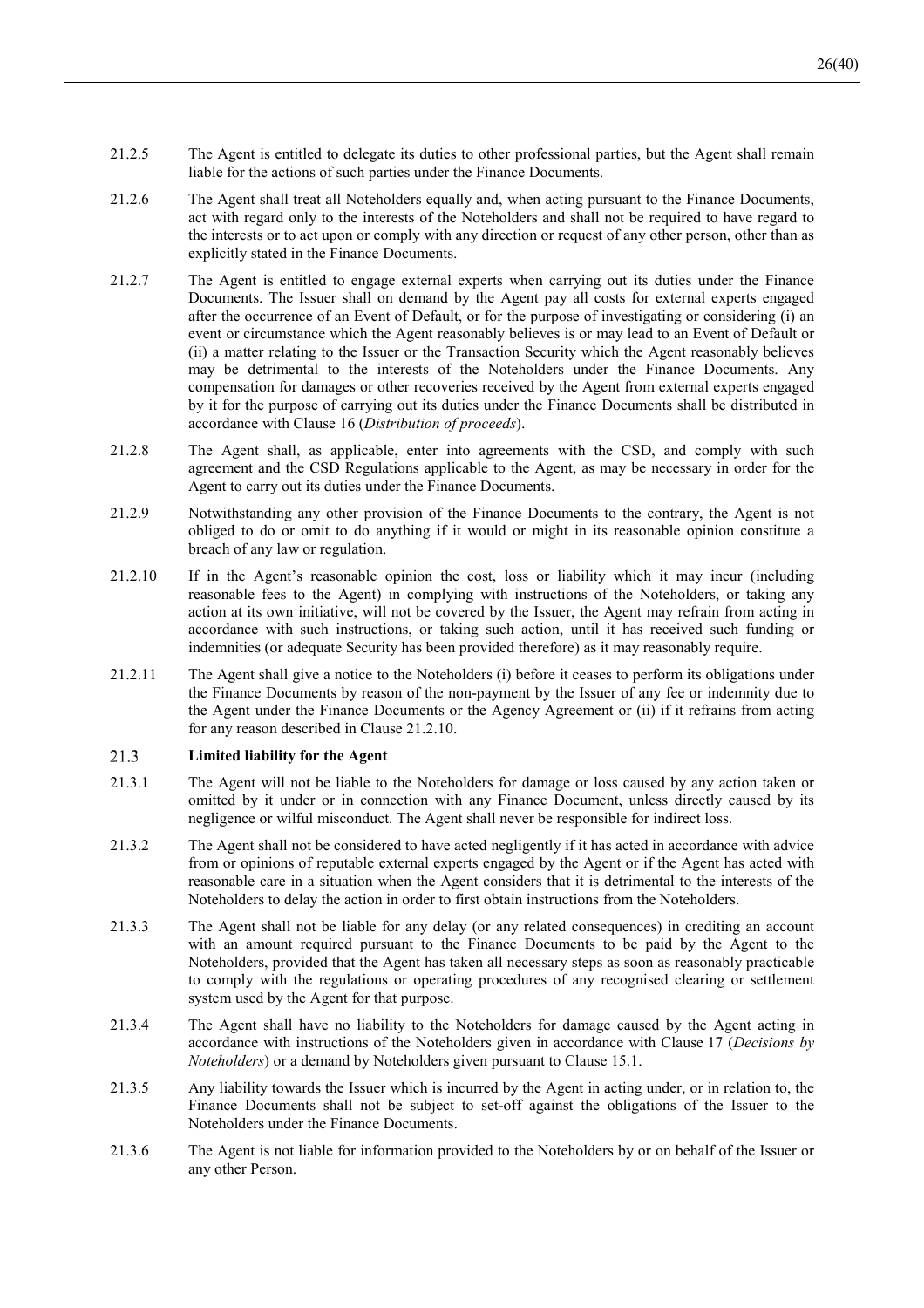#### 21.4 **Replacement of the Agent**

- 21.4.1 Subject to Clause 21.4.6, the Agent may resign by giving notice to the Issuer and the Noteholders, in which case the Noteholders shall appoint a successor Agent at a Noteholders' Meeting convened by the retiring Agent or by way of Written Procedure initiated by the retiring Agent.
- 21.4.2 Subject to Clause 21.4.6, if the Agent is Insolvent, the Agent shall be deemed to resign as Agent and the Issuer shall within ten (10) Business Days appoint a successor Agent which shall be an independent financial institution or other reputable company which regularly acts as agent under debt issuances.
- 21.4.3 A Noteholder (or Noteholders) representing at least ten (10) per cent. of the Adjusted Nominal Amount may, by notice to the Issuer (such notice may only be validly given by a person who is a Noteholder on the Business Day immediately following the day on which the notice is received by the Issuer and shall, if given by several Noteholders, be given by them jointly), require that a Noteholders' Meeting is held for the purpose of dismissing the Agent and appointing a new Agent. The Issuer may, at a Noteholders' Meeting convened by it or by way of Written Procedure initiated by it, propose to the Noteholders that the Agent be dismissed and a new Agent appointed.
- 21.4.4 If the Noteholders have not appointed a successor Agent within ninety (90) days after (i) the earlier of the notice of resignation was given or the resignation otherwise took place or (ii) the Agent was dismissed through a decision by the Noteholders, the Issuer shall appoint a successor Agent which shall be an independent financial institution or other reputable company which regularly acts as agent under debt issuances.
- 21.4.5 The retiring Agent shall, at its own cost, make available to the successor Agent such documents and records and provide such assistance as the successor Agent may reasonably request for the purposes of performing its functions as Agent under the Finance Documents.
- 21.4.6 The Agent's resignation or dismissal shall only take effect upon the appointment of a successor Agent and acceptance by such successor Agent of such appointment and the execution of all necessary documentation to effectively substitute the retiring Agent.
- 21.4.7 Upon the appointment of a successor, the retiring Agent shall be discharged from any further obligation in respect of the Finance Documents but shall remain entitled to the benefit of the Finance Documents and remain liable under the Finance Documents in respect of any action which it took or failed to take whilst acting as Agent. Its successor, the Issuer and each of the Noteholders shall have the same rights and obligations amongst themselves under the Finance Documents as they would have had if such successor had been the original Agent.
- 21.4.8 In the event that there is a change of the Agent in accordance with this Clause 21.4, the Issuer shall execute such documents and take such actions as the new Agent may reasonably require for the purpose of vesting in such new Agent the rights, powers and obligation of the Agent and releasing the retiring Agent from its further obligations under the Finance Documents and the Agency Agreement. Unless the Issuer and the new Agent agree otherwise, the new Agent shall be entitled to the same fees and the same indemnities as the retiring Agent.

### **22. APPOINTMENT AND REPLACEMENT OF THE ISSUING AGENT**

- $22.1$ The Issuer appoints the Issuing Agent to manage certain specified tasks under these Terms and Conditions and in accordance with the legislation, rules and regulations applicable to and/or issued by the CSD and relating to the Notes.
- $22.2$ The Issuing Agent may retire from its assignment or be dismissed by the Issuer, provided that the Issuer has approved that a commercial bank or securities institution approved by the CSD accedes as new Issuing Agent at the same time as the old Issuing Agent retires or is dismissed. If the Issuing Agent is Insolvent, the Issuer shall immediately appoint a new Issuing Agent, which shall replace the old Issuing Agent as issuing agent in accordance with these Terms and Conditions.
- $22.3$ The Issuing Agent shall enter into agreements with the CSD, and comply with such agreement and the CSD Regulations applicable to the Issuing Agent, as may be necessary in order for the Issuing Agent to carry out its duties under the Finance Documents.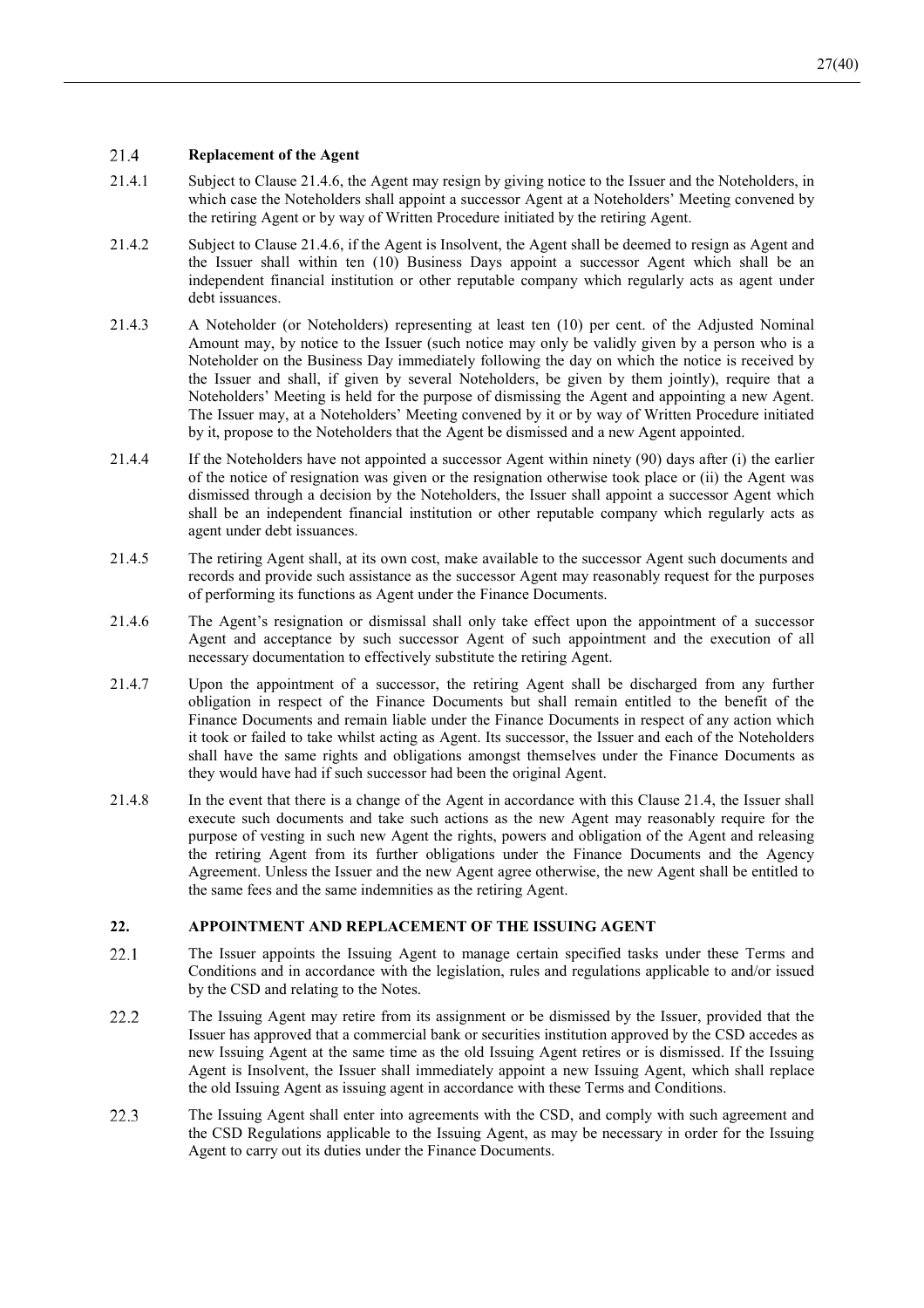### **23. APPOINTMENT AND REPLACEMENT OF THE CSD**

- $23.1$ The Issuer has appointed the CSD to manage certain tasks under these Terms and Conditions and in accordance with the CSD Regulations and the other regulations applicable to the Notes.
- 23.2 The CSD may retire from its assignment or be dismissed by the Issuer, provided that the Issuer has effectively appointed a replacement CSD that accedes as CSD at the same time as the old CSD retires or is dismissed and provided also that the replacement does not have a negative effect on any Noteholder or the listing of the Notes on a Regulated Market. The replacing CSD must be authorised to professionally conduct clearing operations pursuant to the Securities Markets Act (*lag (2007:528) om värdepappersmarknaden*) and be authorised as a central securities depository in accordance with the Central Securities Depositories and Financial Instruments Account Act.

### **24. NO DIRECT ACTIONS BY NOTEHOLDERS**

- 24.1 A Noteholder may not take any steps whatsoever against the Issuer or with respect to the Transaction Security to enforce or recover any amount due or owing to it pursuant to the Finance Documents, or to initiate, support or procure the winding-up, dissolution, liquidation, company reorganisation (*företagsrekonstruktion*) or bankruptcy (*konkurs*) (or its equivalent in any other jurisdiction) of the Issuer in relation to any of the obligations and liabilities of the Issuer under the Finance Documents. Such steps may only be taken by the Agent.
- 24.2 Clause 24.1 shall not apply if the Agent has been instructed by the Noteholders in accordance with the Finance Documents to take certain actions but fails for any reason to take, or is unable to take (for any reason other than a failure by a Noteholder to provide documents in accordance with Clause 21.1.2), such actions within a reasonable period of time and such failure or inability is continuing. However, if the failure to take certain actions is caused by the non-payment of any fee or indemnity due to the Agent under the Finance Documents or the Agency Agreement or by any reason described in Clause 21.2.10, such failure must continue for at least forty (40) Business Days after notice pursuant to Clause 21.2.11 before a Noteholder may take any action referred to in Clause 24.1.
- 24.3 The provisions of Clause 24.1 shall not in any way limit an individual Noteholder's right to claim and enforce payments which are due to it under Clause 10.5 (*Mandatory repurchase due to a Change of Control Event, an Equity De-listing Event, a Listing Failure Event or a Note De-listing Event (put option))* or other payments which are due by the Issuer to some but not all Noteholders.

### **25. PRESCRIPTION**

- 25.1 The right to receive repayment of the principal of the Notes shall be prescribed and become void ten (10) years from the Redemption Date. The right to receive payment of interest (excluding any capitalised interest) shall be prescribed and become void three (3) years from the relevant due date for payment. The Issuer is entitled to any funds set aside for payments in respect of which the Noteholders' right to receive payment has been prescribed and has become void.
- 25.2 If a limitation period is duly interrupted in accordance with the Swedish Act on Limitations (*preskriptionslag (1981:130)*), a new limitation period of ten (10) years with respect to the right to receive repayment of the principal of the Notes, and of three (3) years with respect to receive payment of interest (excluding capitalised interest) will commence, in both cases calculated from the date of interruption of the limitation period, as such date is determined pursuant to the provisions of the Swedish Act on Limitations.

### **26. NOTICES AND PRESS RELEASES**

#### 26.1 **Notices**

- 26.1.1 Any notice or other communication to be made under or in connection with the Finance Documents:
	- (a) if to the Agent, shall be given at the address specified on its website www.nordictrustee.com on the Business Day prior to dispatch or, if sent by email by the Issuer, to the email address notified by the Agent to the Issuer from time to time;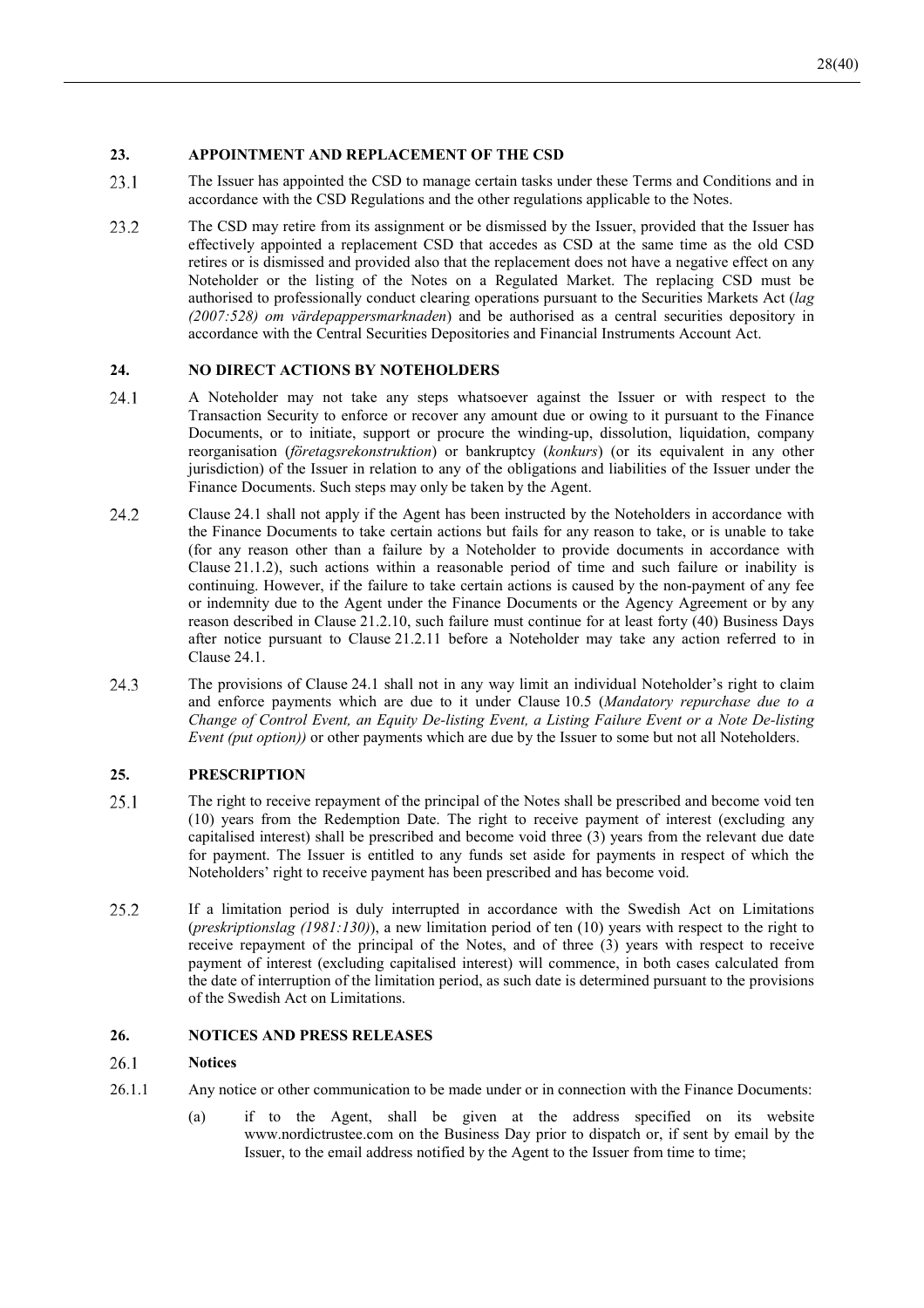- (b) if to the Issuer, shall be given at the address specified on the website of the Group on the Business Day prior to dispatch or, if sent by email by the Agent, to the email address notified by the Issuer to the Agent from time to time; and
- (c) if to the Noteholders, shall be given at their addresses as registered with the CSD, on the date such person shall be a Noteholder in order to receive the communication, and by either courier delivery or letter for all Noteholders. A Notice to the Noteholders shall also be published on the websites of the Group and the Agent.
- 26.1.2 Any notice or other communication made by one person to another under or in connection with the Finance Documents shall be sent by way of courier, personal delivery or letter, or, if between the Issuer and the Agent, by email, and will only be effective, in case of courier or personal delivery, when it has been left at the address specified in Clause 26.1.1, in case of letter, three (3) Business Days after being deposited postage prepaid in an envelope addressed to the address specified in Clause 26.1.1, or, in case of email, when received in readable form by the email recipient.
- 26.1.3 Any notice or other communication pursuant to the Finance Documents shall be in English.
- 26.1.4 Failure to send a notice or other communication to a Noteholder or any defect in it shall not affect its sufficiency with respect to other Noteholders.

#### 26.2 **Press releases**

- 26.2.1 Any notice that the Issuer or the Agent shall send to the Noteholders pursuant to Clauses 5.5, 10.3 (*Voluntary total redemption (call option)*), 10.4 (*Early redemption due to illegality*), 15.3, 17.17, 18.1, 19.1 and 20.3 shall also be published by way of press release by the Issuer or the Agent, as applicable.
- 26.2.2 In addition to Clause 26.2.1, if any information relating to the Notes or the Group contained in a notice the Agent may send to the Noteholders under these Terms and Conditions has not already been made public by way of a press release, the Agent shall before it sends such information to the Noteholders give the Issuer the opportunity to issue a press release containing such information. If the Issuer does not promptly issue a press release and the Agent considers it necessary to issue a press release containing such information before it can lawfully send a notice containing such information to the Noteholders, the Agent shall be entitled to issue such press release.

### **27. FORCE MAJEURE AND LIMITATION OF LIABILITY**

- 27.1 Neither the Agent nor the Issuing Agent shall be held responsible for any damage arising out of any legal enactment, or any measure taken by a public authority, or war, strike, lockout, boycott, blockade, natural disaster, insurrection, civil commotion, terrorism or any other similar circumstance (a "**Force Majeure Event**"). The reservation in respect of strikes, lockouts, boycotts and blockades applies even if the Agent or the Issuing Agent itself takes such measures, or is subject to such measures.
- 27.2 The Issuing Agent shall have no liability to the Noteholders if it has observed reasonable care. The Issuing Agent shall never be responsible for indirect damage with exception of gross negligence and wilful misconduct.
- 27.3 Should a Force Majeure Event arise which prevents the Agent or the Issuing Agent from taking any action required to comply with these Terms and Conditions, such action may be postponed until the obstacle has been removed.
- 27.4 The provisions in this Clause 27 apply unless they are inconsistent with the provisions of the Central Securities Depositories and Financial Instruments Accounts Act which provisions shall take precedence.

### **28. GOVERNING LAW AND JURISDICTION**

- 28.1 These Terms and Conditions, and any non-contractual obligations arising out of or in connection therewith, shall be governed by and construed in accordance with the laws of Sweden.
- 28.2 The Issuer submits to the non-exclusive jurisdiction of the City Court of Stockholm (*Stockholms tingsrätt*).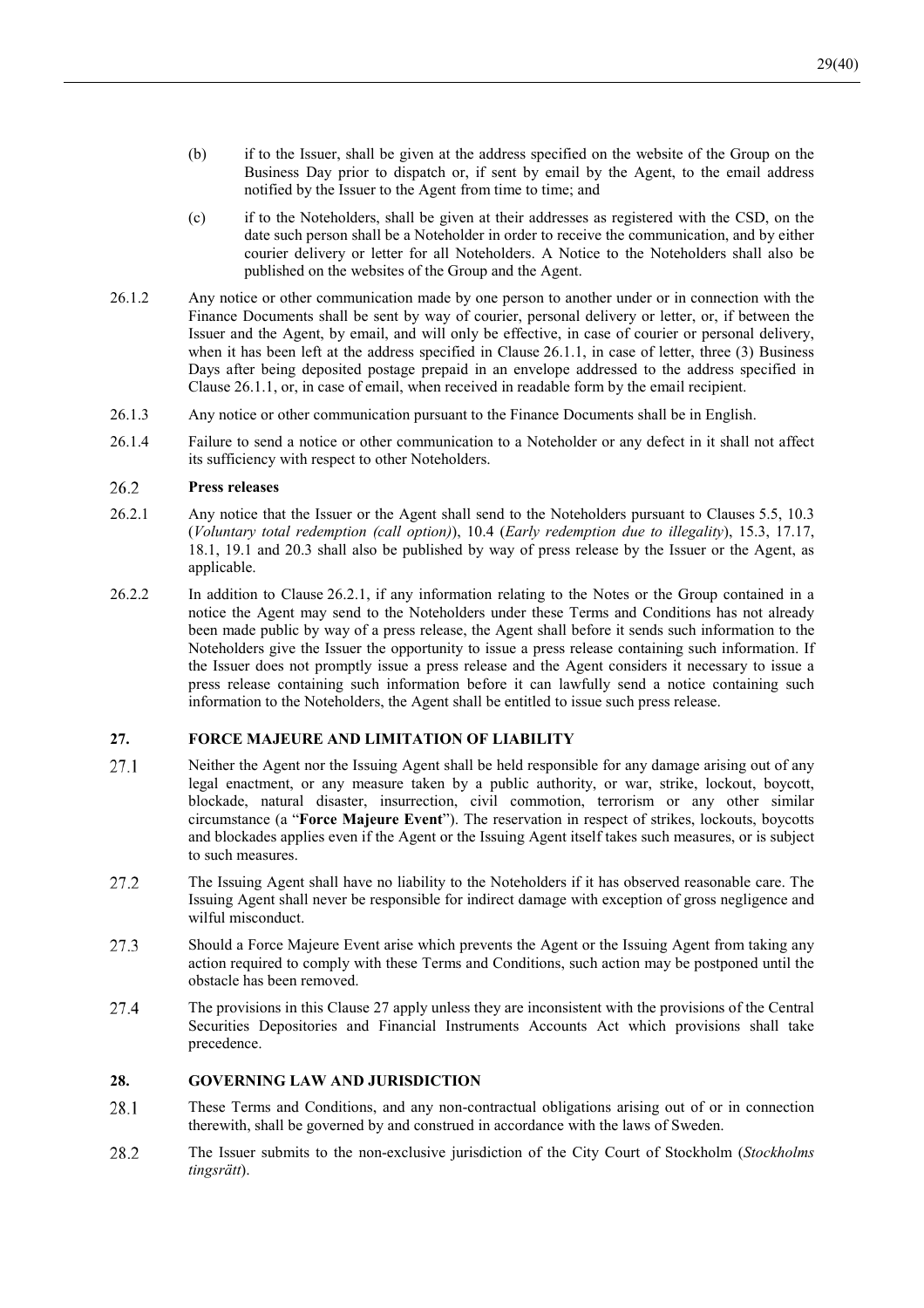We hereby certify that the above terms and conditions are binding upon ourselves.

Place: Kristianstad

Date:15 October 2018

**BONG AB (publ)** as Issuer

Name: